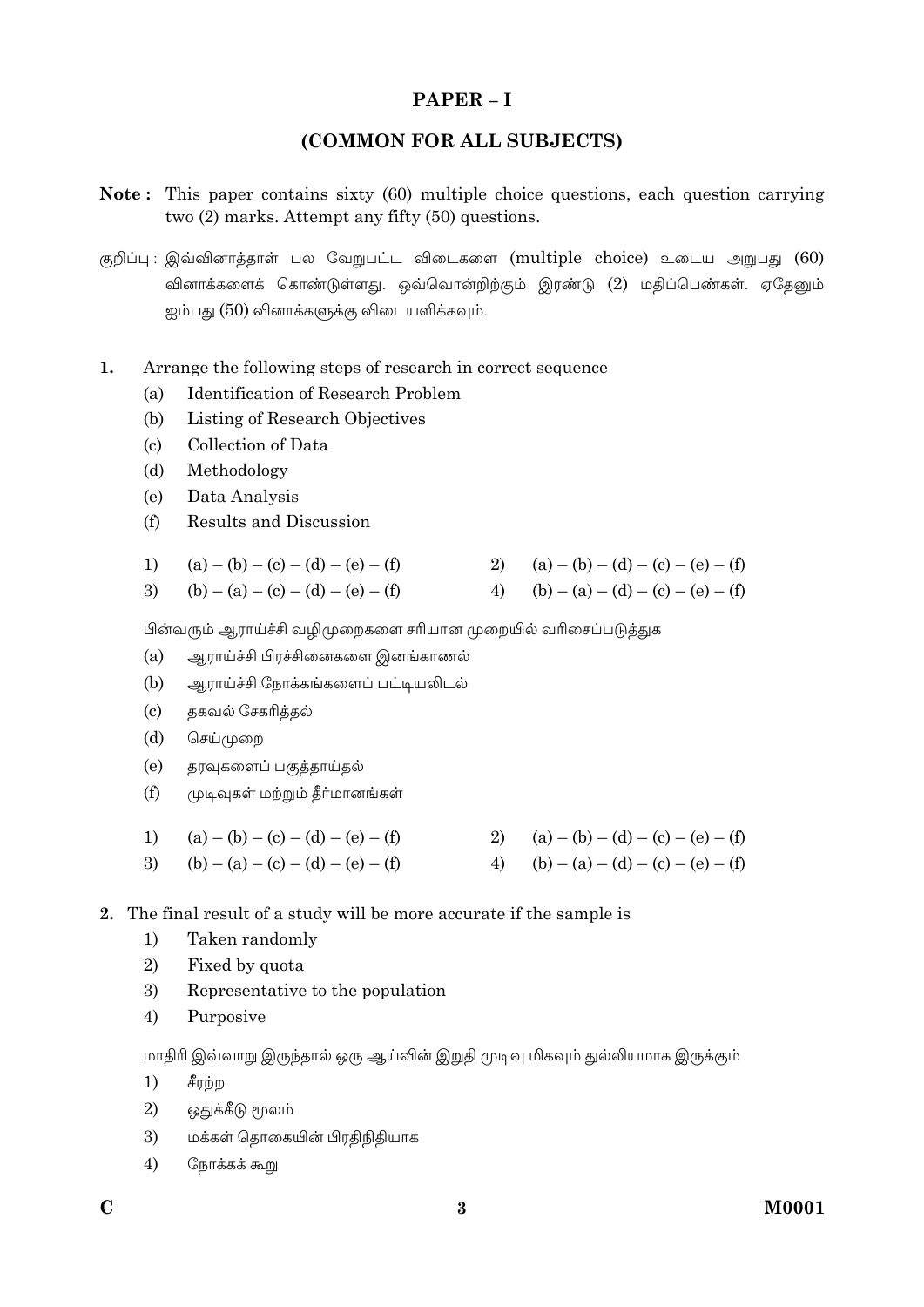- Who evolved the term hypertext?  $3.$ 
	- $1)$ Garfield
	- $2)$ **Bill Gates**
	- 3) Ted Nelson
	- 4) Raj Reddy
	- மீ உரையை மதிப்பிட்டது யார்?
	- கார்பீல்டு  $1)$
	- $\overline{2}$ பில்கேட்ஸ்
	- $3)$ டெட் நெல்சன்
	- 4) ராஜ் ரெட்டி
- $\boldsymbol{4}$ . The biggest obstacle in the way of communication in a class is
	- $1)$ Excess of noise in a class
	- $2)$ Lack of teaching aid material
	- 3) Vagueness about the content of the teaching
	- $4)$ The noise out of class and other obstacles

வகுப்பறையில் தகவல் பரிமாற்றத்திற்கு மிகப்பெரிய தடையாக இருப்பது

- $1)$ வகுப்பறையில் அளவுக்கு அதிகமாக சத்தமிடுவது
- 2) போதுமான கற்பித்தல் கருவிகள் இல்லாதது
- 3) கற்பித்தலை பற்றிய போதுமான புரிதல் இல்லாதது
- $4)$ வகுப்பறைக்கு வெளியில் நிலவும் சப்தம் மற்றும் இதர தடைகள்

#### What is FORTRAN? 5.

- $1)$ Software
- $2)$ Hardware
- 3) Company
- Programming language  $4)$

# FORTRAN என்றால் என்ன?

- மென்பொருள்  $1)$
- வன்பொருள் 2)
- 3) நிறுவனம்
- நிரலாக்க மொழி  $4)$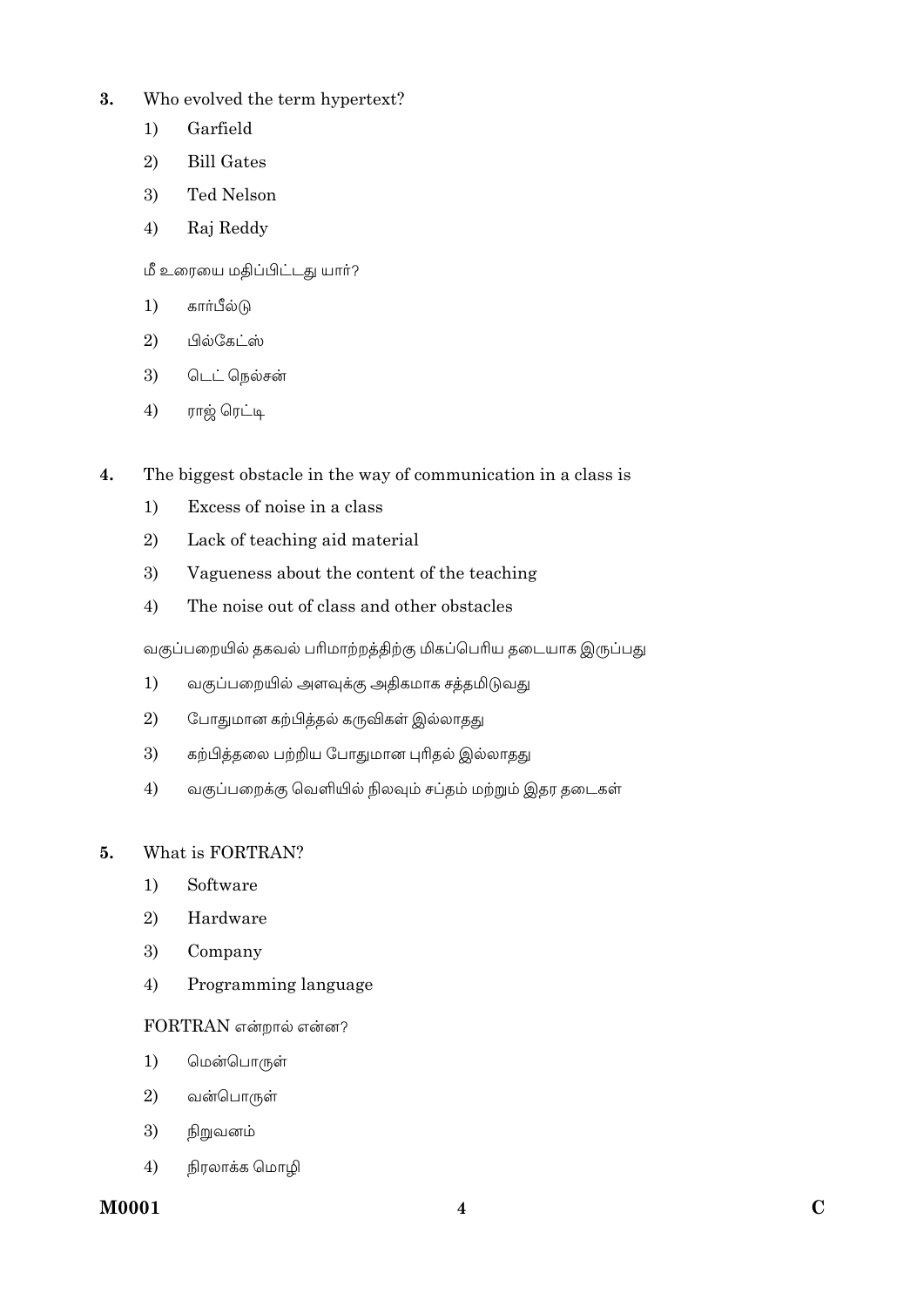$6.$ A father is now three times as old as his son. Five years back, he was four times as old as his son. The age of the son is

| 1) 12 | 2) 15 |  |
|-------|-------|--|
| 3) 18 | 4) 20 |  |

.<br>ஒரு தந்தை தன் மகனைப் போல மூன்று மடங்கு வயதானவர். ஐந்து வருடங்களுக்கு முன்பு அவர் மகனை விட நான்கு மடங்கு வயது பெரியவராக இருந்தார். மகனின் வயது என்ன?

| 1) 12 | 2) 15 |  |
|-------|-------|--|
| 3) 18 | 4) 20 |  |

7. Select that lettered pair that expresses the relationship that is most similar to that of the capitalized pair.

| $W {\rm ATER}: {\rm ICE}: {\rm STEAM}:$ |          |
|-----------------------------------------|----------|
| 1) Heat                                 | 2) Water |
| 3) Boil                                 | 4) Fire  |

பெரிய எழுத்தில் கொடுக்கப்பட்டுள்ள ஜோடி வார்த்தைகளுக்கு ஒத்ததான ஜோடியினைத் தேர்ந்தெடுத்து எழுதுக.

|    | தண்ணீர் : பனி : : நீராவி : —— |            |
|----|-------------------------------|------------|
|    | 1) வெப்பம்                    | 2) தண்ணீர் |
| 3) | கொதி                          | நெருப்பு   |

8. Directions: For the Assertion (A) and Reason (R) below, choose the correct alternative from the following:

Assertion (A): Silver is not used to make electric wires

Silver is a bad conductor  $Reason(R)$ :

- Both (A) and (R) are true and (R) is the correct explanation of (A)  $1)$
- $2)$ Both (A) and (R) are true but (R) is not the correct explanation of (A)
- 3)  $(A)$  is true but  $(R)$  is false
- $4)$  $(A)$  is false but  $(R)$  is true

திசைகள் : (A) வலியுறுத்தல் (R) என்பது காரணம் எனில் சரியான விடையைத் தேர்ந்தெடுத்து எழுதுக.

வலியுறுத்தல் (A) : எலக்ட்ரிக் வொயர்கள் உருவாக்குவதற்கு வெள்ளியைப் பயன்படுத்துவது இல்லை.

காரணம்  $(R)$  : வெள்ளி ஒரு மோசமான கடத்தி.

- $(A)$  யும்  $(R)$  உம் உண்மை மற்றும்  $(R)$  என்பது  $(A)$  க்கு சரியான விளக்கம்  $1)$
- $(A)$  யும்  $(R)$  உம் உண்மை ஆனால்  $(R)$  என்பது  $(A)$  க்கு சரியான விளக்கம் அல்ல  $(2)$
- $(A)$  என்பது உண்மை ஆனால்  $(R)$  என்பது தவறு 3)
- $4)$  $(A)$  என்பது உண்மை அல்ல ஆனால்  $(R)$  என்பது உண்மை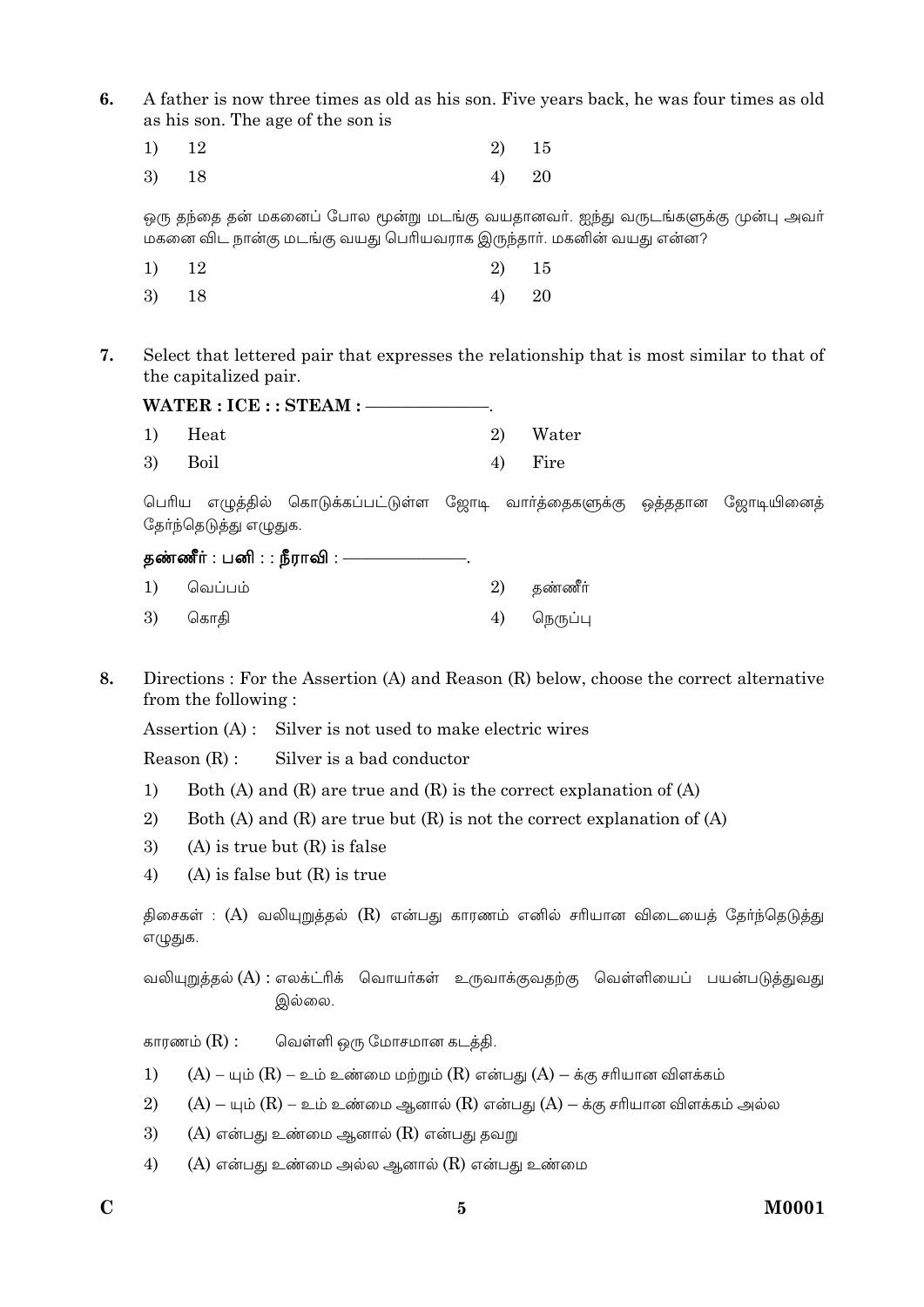| 9.                                                                  |                                   |             |                | Which of the following argument is logically strong based on statements given below? |                                                         |                                                            |  |  |
|---------------------------------------------------------------------|-----------------------------------|-------------|----------------|--------------------------------------------------------------------------------------|---------------------------------------------------------|------------------------------------------------------------|--|--|
|                                                                     |                                   | Statement : |                | Is unemployment allowance justified?                                                 |                                                         |                                                            |  |  |
|                                                                     |                                   | Argument:   | $\mathbf{I}$ . |                                                                                      | Yes. It provides financial aid to the unemployed youth. |                                                            |  |  |
|                                                                     |                                   |             | П.             | No, it might promote idleness among the unemployed youth.                            |                                                         |                                                            |  |  |
|                                                                     | 1)                                |             |                | If only argument I is strong                                                         | 2)                                                      | If only argument II is strong                              |  |  |
|                                                                     | 3)<br>If either I or II is strong |             |                |                                                                                      | 4)                                                      | If neither I nor II is strong                              |  |  |
|                                                                     |                                   |             |                | பின்வரும் விவாதங்களில் எந்த கூற்று உறுதியானது?                                       |                                                         |                                                            |  |  |
|                                                                     | கூற்று :<br>Ι.<br>விவாதம் :       |             |                |                                                                                      |                                                         | வேலை இல்லாதவா்களுக்கு வழங்கப்படும் உதவித்தொகை நியாயமா?     |  |  |
|                                                                     |                                   |             |                |                                                                                      |                                                         | ஆம். இது வேலையில்லா இளைஞா்களுக்கு நிதி உதவியை வழங்குகிறது. |  |  |
| П.<br>இல்லை. இது இளைஞா்களின் மத்தியில் சோம்பேறித்தனத்தை வளா்க்கும். |                                   |             |                |                                                                                      |                                                         |                                                            |  |  |
|                                                                     | 1)                                |             |                | விவாதம் I மட்டும் உறுதியானது                                                         | 2)                                                      | விவாதம் II மட்டும் உறுதியானது                              |  |  |

- 3) விவாதம் I அல்லது II உறுதியானது 4) விவாதம் I மற்றும் II உறுதியாக இல்லை
	- Study the following table and answer the questions No.  $(10 14)$  based on it. Number of Candidates appeared and qualified in a competitive examination from different States over the years.
	- ≻ பின்வரும் அட்டவணையை படித்துப் பின்பு அதனை அடிப்படையாகக் கொண்டு  $(10 - 14)$  வரையிலான வினாக்களுக்கு விடையளிக்கவும். பல்வேறு மாநிலங்களில் வருடங்களில் போட்டியிட்ட இருந்து வெவ்வேறு மற்றும் தகுதி பெற்ற போட்டியாளர்களின் எண்ணிக்கையைத் தருகிறது.

|                   |        |       |        |       |        | $Year/$ வருடம் |        |       |        |                                                                                                                       |  |
|-------------------|--------|-------|--------|-------|--------|----------------|--------|-------|--------|-----------------------------------------------------------------------------------------------------------------------|--|
| State/<br>மாநிலம் | 1997   |       | 1998   |       |        | 1999           |        | 2000  |        | 2001                                                                                                                  |  |
|                   | போட்டி | தகுதி | போட்டி | தகுதி | போட்டி | தகுதி          | போட்டி | தகுதி | போட்டி | Appeared/Qualified/Appeared / Qualified / Appeared / Qualified / Appeared / Qualified / Appeared / Qualified<br>தகுதி |  |
| А                 | 5200   | 720   | 8500   | 980   | 7400   | 850            | 6800   | 775   | 9500   | 1125                                                                                                                  |  |
| B                 | 7500   | 840   | 9200   | 1050  | 8450   | 920            | 9200   | 980   | 8800   | 1020                                                                                                                  |  |
| $\mathbf C$       | 6400   | 780   | 8800   | 1020  | 7800   | 890            | 8750   | 1010  | 9750   | 1250                                                                                                                  |  |
| D                 | 8100   | 950   | 9500   | 1240  | 8700   | 980            | 9700   | 1200  | 8950   | 995                                                                                                                   |  |
| E                 | 7800   | 870   | 7600   | 940   | 9800   | 1350           | 7600   | 945   | 7990   | 885                                                                                                                   |  |

10. Total number of candidates qualified from all the States together in 1997 is approximately what percentage of the total number of candidates qualified from all the States together in 1998?

| 1) 72% | 2) 77% |
|--------|--------|
| 3) 80% | 4) 83% |

1997 தகுதிப்பெற்ற அனைத்து மாநிலங்களையும் ஆம் ஆண்டு சேர்ந்த மொக்க போட்டியாளர்களின் எண்ணிக்கையும் 1998 ஆம் ஆண்டின் தகுதிப்பெற்ற அனைத்து மாநிலங்களையும் சேர்ந்த மொத்தப் போட்டியாளர்களின் எண்ணிக்கைக்கும் தோரயமான சதவீதம் எவ்வளவு?

|  | 1) $72\%$ |  | 2) 77% |
|--|-----------|--|--------|
|--|-----------|--|--------|

3) 80% 83% 4)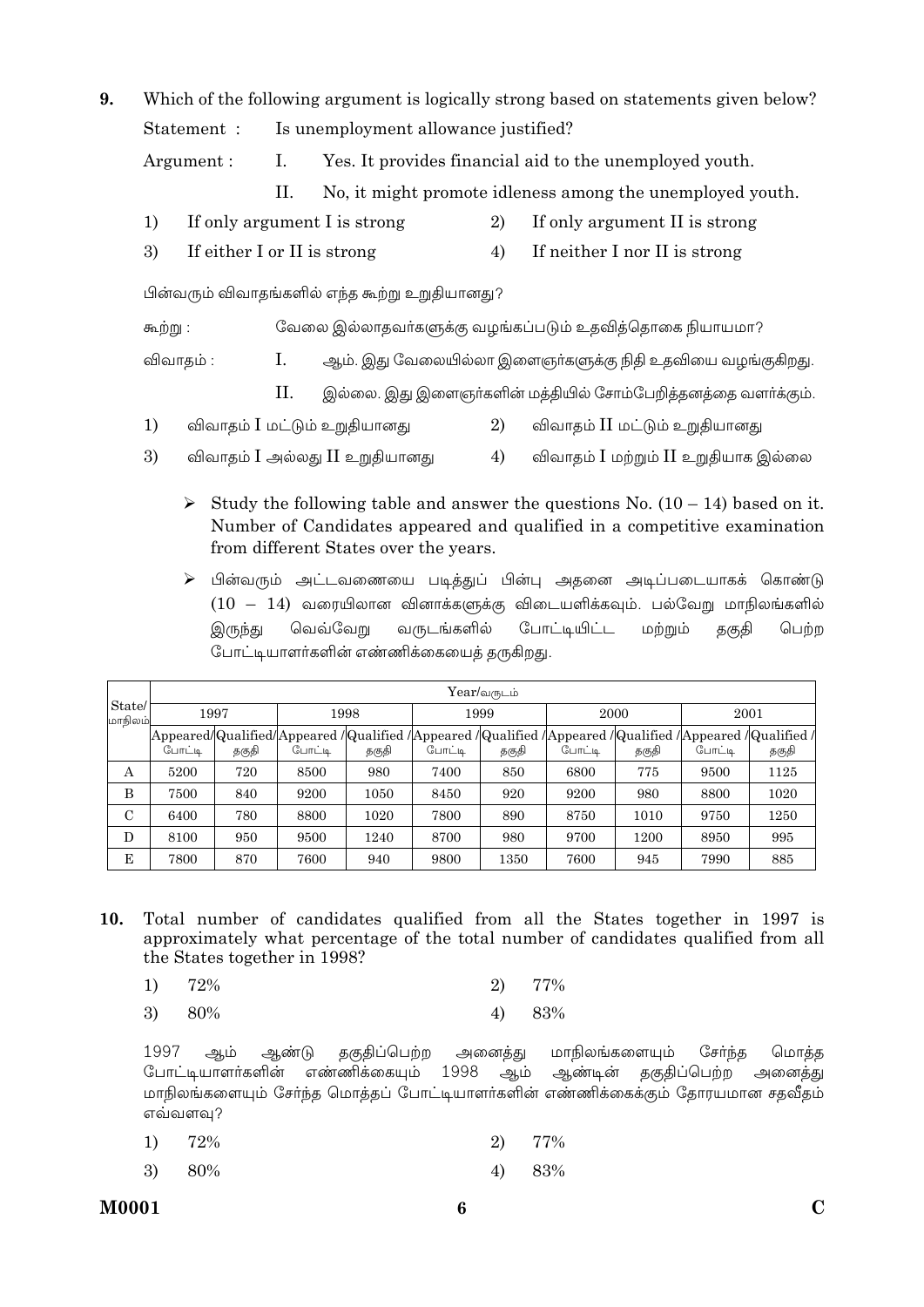**11.** What are the average candidates who appeared from State D during the given years?

| 1) 8700 | 2) 8760 |
|---------|---------|
| 3) 8990 | 4) 8920 |

கொடுக்கப்பட்ட ஆண்டுகளில் மாநிலம்  $D$ -ல் இருந்து போட்டியிட்ட போட்டியாளர்களின் சராசரி எண்ணிக்கை எவ்வளவு?

| 1) 8700 | 2) 8760 |
|---------|---------|
| 3) 8990 | 4) 8920 |

**12.** In which of the given years the number of candidates appeared from State C has maximum percentage of qualified candidates?

| 1) 1997 |    | 2) 1998 |
|---------|----|---------|
| 3) 1999 | 4) | 2001    |

கொடுக்கப்பட்ட ஆண்டுகளில், எந்த ஆண்டில் தகுதி பெற்றவர்களின் சதவிகிதத்தில் அதிக மதிப்பை மாநிலம்  $C$  பெற்றுள்ளது?

| 1) 1997 | 2) 1998   |
|---------|-----------|
| 3) 1999 | $4)$ 2001 |

**13.** What is the percentage of candidates qualified from State B for all the years together, over the candidates appeared from State B during all the years together?

|  | $1)$ 12.36% |  |  | $2)$ 12.16% |
|--|-------------|--|--|-------------|
|--|-------------|--|--|-------------|

3) 11.47% 4) 11.15%

மாநிலம் Bல் கொடுக்கப்பட்ட அனைத்து ஆண்டுகளில் தகுதிபெற்றவா்களுக்கும் போட்டியாளர்களுக்கும் உள்ள சதவிகித மதிப்பைக் காண்க?

| $1)$ 12.36% | 2) 12.16%    |
|-------------|--------------|
| 3) 11.47%   | 4) $11.15\%$ |

**14.** The percentage of total number of qualified candidates to the total number of appeared candidates among all the five States in 1999 is?

|  | $1)$ 11.49% |  |  | 2) 11.84% |
|--|-------------|--|--|-----------|
|--|-------------|--|--|-----------|

3) 12.21% 4) 12.57%

1999ல் ஐந்து மாநிலங்களிலும் போட்டியாளர்களின் எண்ணிக்கைக்கும் தகுதிபெற்றவர்களின் எண்ணிக்கைக்கும் அமைந்த சதவிகித மதிப்பைக் காண்க.

|  | $1)$ 11.49% |  |  | 2) 11.84% |
|--|-------------|--|--|-----------|
|--|-------------|--|--|-----------|

3) 12.21% 4) 12.57%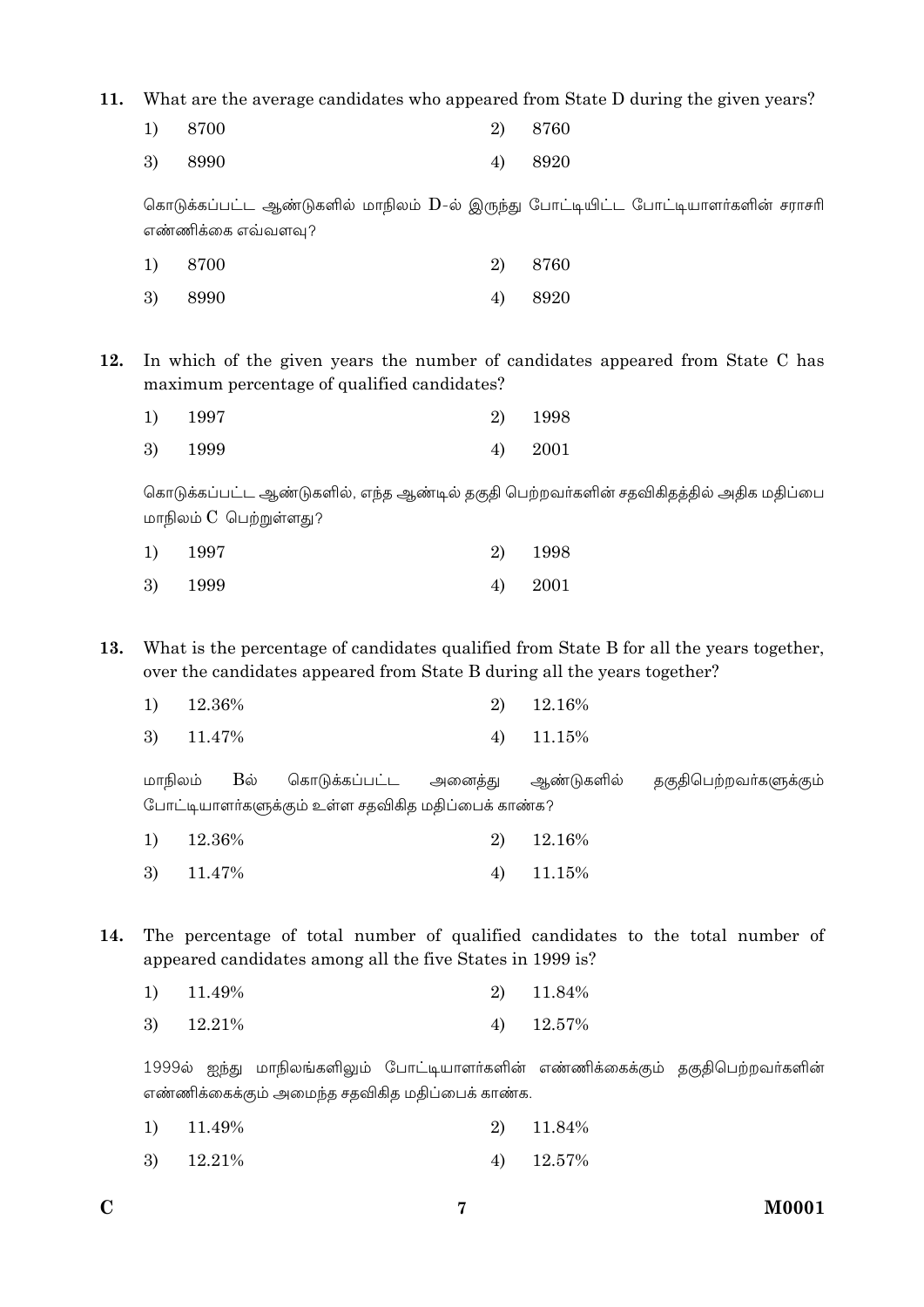- $15.$ Which one of the following is not a matter of a global concern in the removal of tropical forest?
	- Their ability to absorb the chemicals that contribute to depletion of ozone layer  $1)$
	- 2) Their role in maintaining the oxygen and carbon balance of the earth
	- 3) Their ability to regulate surface and air temperatures, moisture content and reflectivity
	- $4)$ Their contribution to the biological diversity of the planet

வெப்பநிலைக் காடுகளை அகற்றுதல் குறித்த உலகலாவிய அக்கறை செலுத்துதலில் கீழ்கண்ட எந்த ஒன்று பொருண்மை அன்று?

- $1)$ வேதிப்பொருட்களை உறிஞ்சி ஒசோன் படலத்தைக் குறைக்கும் தன்மை
- 2) அதன் திறன் பூமியில் உள்ள ஆக்ஸிஜன் மற்றும் கார்பனைச் சமநிலையில் வைக்கும்
- 3) வெளி மற்றும் காற்றின் வெப்பநிலை, தண்ணீர் அளவு மற்றும் எதிரொலிக்கும் தன்மை ஆகியவற்றைச் சரி செய்வது
- $4)$ பல்வேறு உயிரினங்கள் பூமியில் வாழ்வகற்கு இவற்றின் பங்களிப்பு

#### $16$ Tsunami occurs due to

- $1)$ Mild earthquakes and landslides in the oceans
- $2)$ Strong earthquakes and landslides in the oceans
- 3) Strong earthquakes and landslides in mountains
- Strong earthquakes and landslides in deserts  $4)$

ஆழிப் பேரலை எதனால் நிகழ்கிறது?

- $1)$ லேசான நிலநடுக்கம் மற்றும் நிலச்சரிவு சமுத்திரத்தில் ஏற்படுவதால்
- $\overline{2}$ கடுமையான நிலநடுக்கம் மற்றும் நிலச்சரிவு சமுத்திரத்தில் ஏற்படுவதால்
- 3) கடுமையான நிலநடுக்கம் மற்றும் நிலச்சரிவு மலைகளில் ஏற்படுவதால்
- $4)$ கடுமையான நிலநடுக்கம் மற்றும் நிலச்சரிவு பாலைவனத்தில் ஏற்படுவதால்
- 17. Which one of the following natural hazards is responsible for causing highest human disaster?
	- Earthquakes  $1)$
	- $(2)$ Volcanic eruptions
	- 3) Snow-storms
	- $4)$ Tsunami

மனிதனுக்கு மிகப்பெரிய அழிவை ஏற்படுத்தக் கூடிய இயற்கைப் பேரிடர் எது?

- $1)$ நிலநடுக்கம்
- $2)$ எரிமலைக் குழம்பு
- 3) பனிப்புயல்
- $4)$ ஆழிப்பேரலை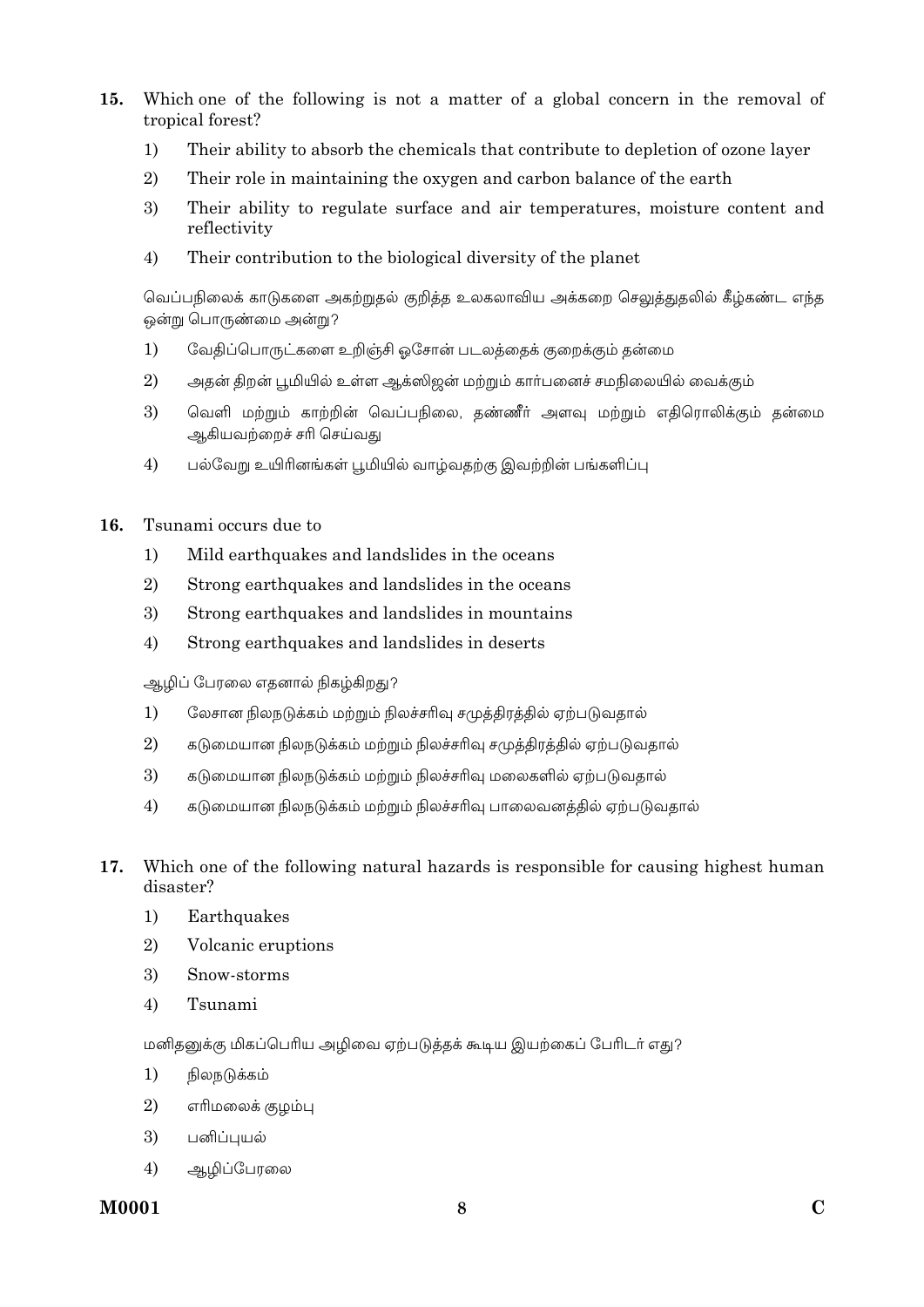| 18. | The propounder of the teaching method based on play is |                                                    |    |               |
|-----|--------------------------------------------------------|----------------------------------------------------|----|---------------|
|     | 1)                                                     | Froebel                                            | 2) | Skinner       |
|     | 3)                                                     | Hurlock                                            | 4) | Pavlov        |
|     |                                                        | விளையாட்டின் மூலம் கற்றல் முறையினை எடுத்துரைத்தவர் |    |               |
|     | 1)                                                     | ப்ரோபல்                                            | 2) | ஸ்கின்னா்     |
|     | 3)                                                     | ஹார்லாக்                                           | 4) | பாவ்லாவ்      |
| 19. |                                                        | The teacher is generally teaching at               |    |               |
|     | 1)                                                     | Uniform level                                      | 2) | Bipolar level |
|     | 3)                                                     | Tri-level                                          | 4) | Multi-level   |
|     |                                                        | பொதுவாக ஆசிரியா்கள் கற்பிக்கும் முறை               |    |               |
|     | 1)                                                     | ஒரே சீரான நிலை                                     | 2) | இருதுருவ நிலை |
|     | 3)                                                     | மூன்று நிலை                                        | 4) | பல்வேறு நிலை  |
| 20. |                                                        | Evaluation in the context of Kothari Commission is |    |               |
|     | 1)                                                     | Continuous process                                 |    |               |
|     | 2)                                                     | Unipolar process                                   |    |               |
|     | 3)                                                     | Stagnant process                                   |    |               |

Process with multi-applications  $4)$ 

கோத்தாரி குழுவின் கருத்துபடி மதிப்பீடு என்பது

- தொடர்ச்சியான செயல்பாடு  $1)$
- 2) ஒருதுருவ செயல்பாடு
- 3) மந்தமான செயல்பாடு
- பல்வித பயன்பாடு இணைந்த செயல்பாடு  $4)$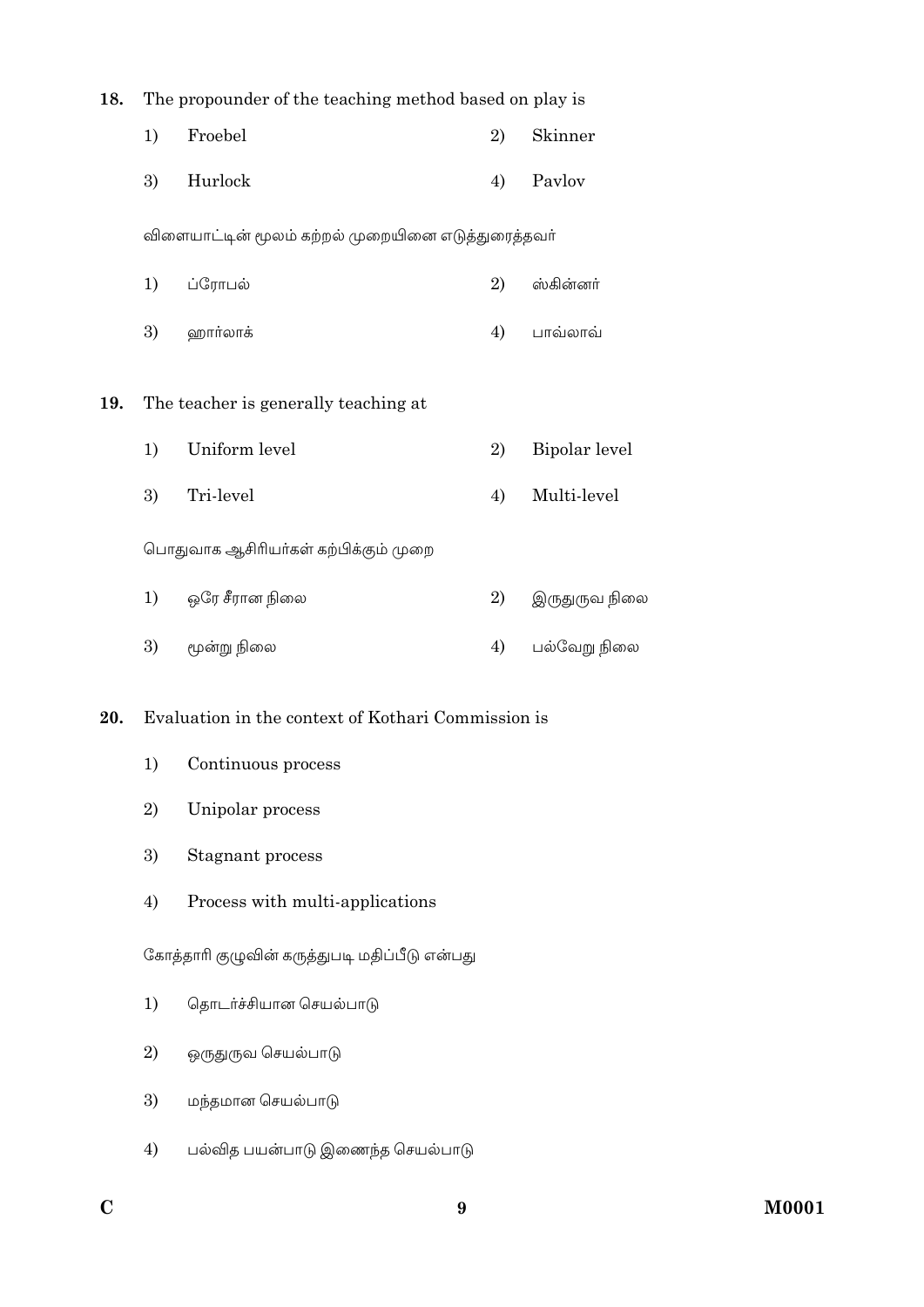- $21.$ Formulation of hypothesis may not be necessary in
	- $1)$ **Survey Studies**
	- $2)$ **Historical Studies**
	- Normative Studies 3)
	- $4)$ **Experimental Studies**

கருதுகோள் உருவாக்கம் தேவைப்படாத ஆய்வு?

- $1)$ அளவாய்வியல்
- $2)$ வரலாற்றியல்
- 3) ஒழுங்குமுறை இயல்
- $4)$ பரிசோதனை இயல்

Which of the following is an example of negative correlation? 22.

- $1)$ Increase in population results in shortage of food grains
- $2)$ Poor intelligence results in poor achievement
- 3) Increase in height increases weight
- $4)$ Poor working condition retards output

கீழ்கண்டவற்றுள் எவை எதிர்மறைத் தொடர்புக்கு உதாரணம்

- $1)$ மக்கள் தொகை அதிகரிப்பால் உணவு தானியங்களின் பற்றாக்குறை
- 2) குறைவான புத்திசாலித்தனம் குறைவான சாதனை
- 3) உயரம் அதிகரிக்க எடை அதிகரிக்கிறது
- $4)$ ஊக்கம் குறைந்த வேலையினால் பலன்கள் குறைதல்
- 23. Which one of the following Statistics can be used to examine the ordinal scales?
	- Geometric Mean  $1)$
	- 2) **Frequency Distribution**
	- 3) Median and Rank Correlation
	- Mean, Standard Deviation and Correlations  $4)$

பின்வரும் புள்ளி விவரங்களில் எது வரிசையெண் அளவுகோல் முறையை ஆய்வு செய்யப் பயன்படுத்தப்படுகிறது?

- $1)$ வரைமுறை சராசரி
- $\overline{2}$ அதிர்வெண் பரவல்
- 3) இடைநிலை மற்றும் தர இணையுறவு
- $4)$ சராசரி, திட்ட விலக்கம் மற்றும் இணையுறவு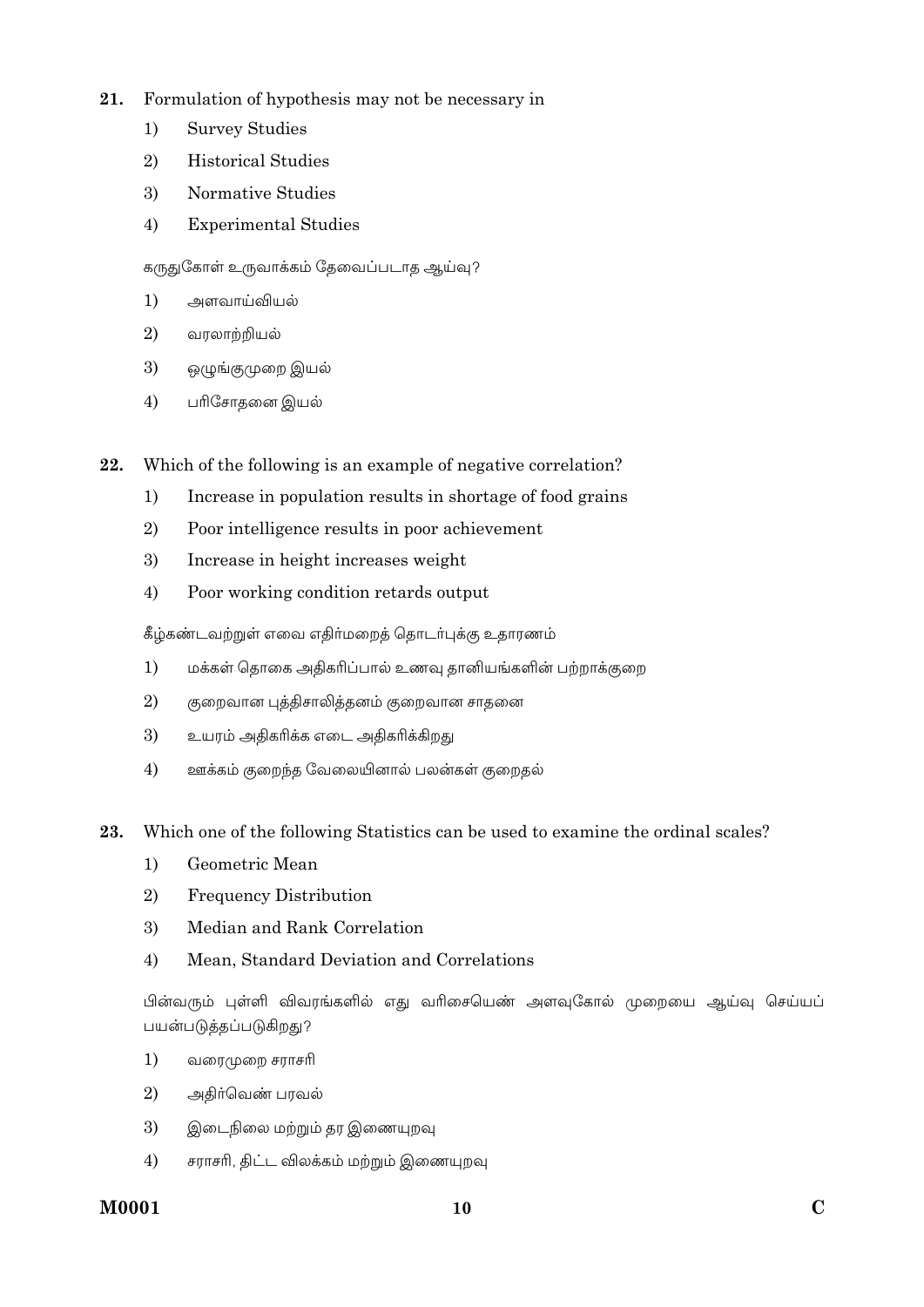24. Which one of the following is not treated as an obstacle in the way of effective communication?

- $1)$ Long statement
- 2) An inadequate statement
- 3) A brief statement
- $4)$ Statement which permits the listener to derive the conclusion

பின்வருவனவற்றுள் எது பயனுள்ள தகவலுக்குத் தடையாக இருப்பதில்லை?

- $1)$ நீண்ட வாக்கியம் (அறிக்கை)
- 2) சரியான வாக்கிய அமைப்பின்மை
- 3) சுருக்கமான அறிக்கை
- $4)$ கேட்பவர்கள் தங்கள் முடிவை எட்டுதற்கு பயனுள்ள தகவல்

#### 25. Insert the missing number:

|  | 12, 32, 72, 152, ?, 632 |  |
|--|-------------------------|--|
|  |                         |  |

| 1) 515 |  | 2) 613 |
|--------|--|--------|
|--------|--|--------|

 $3)$ 815  $4)$ 312

விடுபட்ட எண்ணைச் சேர்க்கவும்

12, 32, 72, 152, ?, 632

| 1) 515 | 2) 613 |
|--------|--------|
| 3) 815 | 4) 312 |

A and B are brothers. C and D are sisters. A's son is D's brother. How is B related 26. to C?

| 1) | Father          | 2) Brother |
|----|-----------------|------------|
|    | 3) Grand Father | 4) Uncle   |

A மற்றும் B இருவரும் சகோதரர்கள். C மற்றும் D இருவரும் சகோதரிகள்.  $D$  – ன் சகோதரர் A–ன் மகன் ஆவாா் எனில்  $B, C - \dot{\mathfrak{s}}$ கு என்ன உறவு?

| 1) | அப்பா                                      | 2) | சகோதரா்   |
|----|--------------------------------------------|----|-----------|
| 3) | தாத்தா                                     | 4) | மாமா      |
|    |                                            |    |           |
|    | Find odd man out                           |    |           |
| 1) | Skull                                      | 2) | Heart     |
| 3) | Liver                                      | 4) | Lungs     |
|    | பின்வருவனவற்றில் பொருந்தாத சொல்லைக் காண்க. |    |           |
| 1) | மண்டை ஓடு                                  | 2) | இருதயம்   |
| 3) | கல்லீரல்                                   | 4) | நுரையீரல் |
|    |                                            |    |           |

27.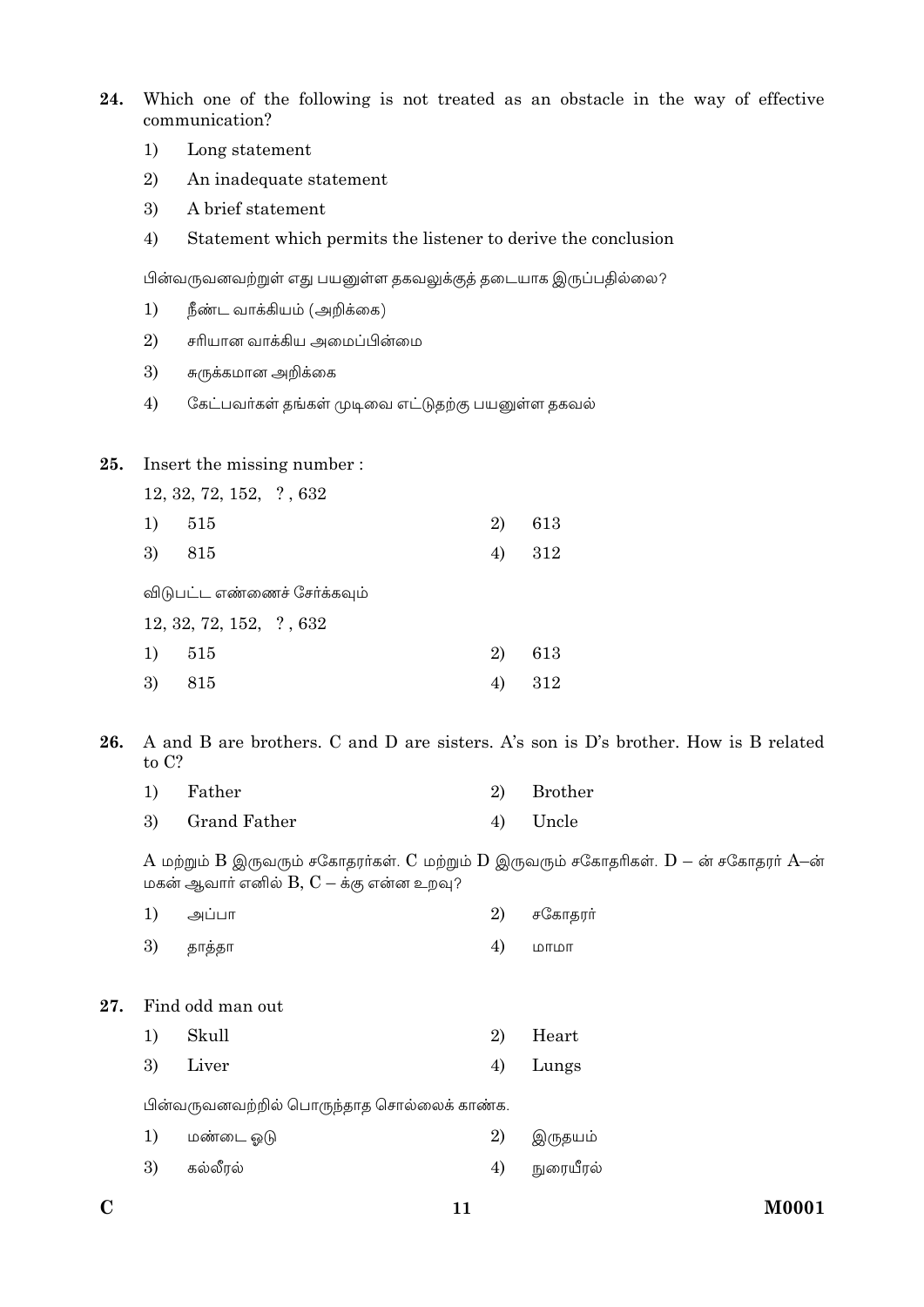28. Which of the following represent one billion characters?

- $1)$ Kilo byte
- 2) Mega byte
- 3) Giga byte
- $4)$ Tera byte

பின்வருவனவற்றுள் எது ஒரு பில்லியன் எழுத்துக்களைக் கொண்டது?

- $1)$ கிலோ பைட்
- மெகா பைட் 2)
- 3) ஜிகா பைட்
- 4) டெரா பைட்

#### In a computer a byte consists of 29.

- 10 bits  $1)$
- 2) 4 bits
- 3) 8 bits
- 16 bits  $4)$

கணிணியில் ஒரு பைட் என்பது

- 10 பிட்கள்  $1)$
- 2) 4 பிட்கள்
- 8 பிட்கள் 3)
- 16 பிட்கள்  $4)$

If 12345671586 stands for 'TERMINATION' what number does 371586 stand for? 30.

- **MOTION**  $1)$
- 2) **NATION**
- 3) **RATION**
- **NOTION**  $4)$

12345671586 என்பது 'TERMINATION' என்றால் 371586 என்பது எதைக் குறிக்கும்?

- $1)$ **MOTION**
- **NATION**  $2)$
- **RATION** 3)
- $4)$ **NOTION**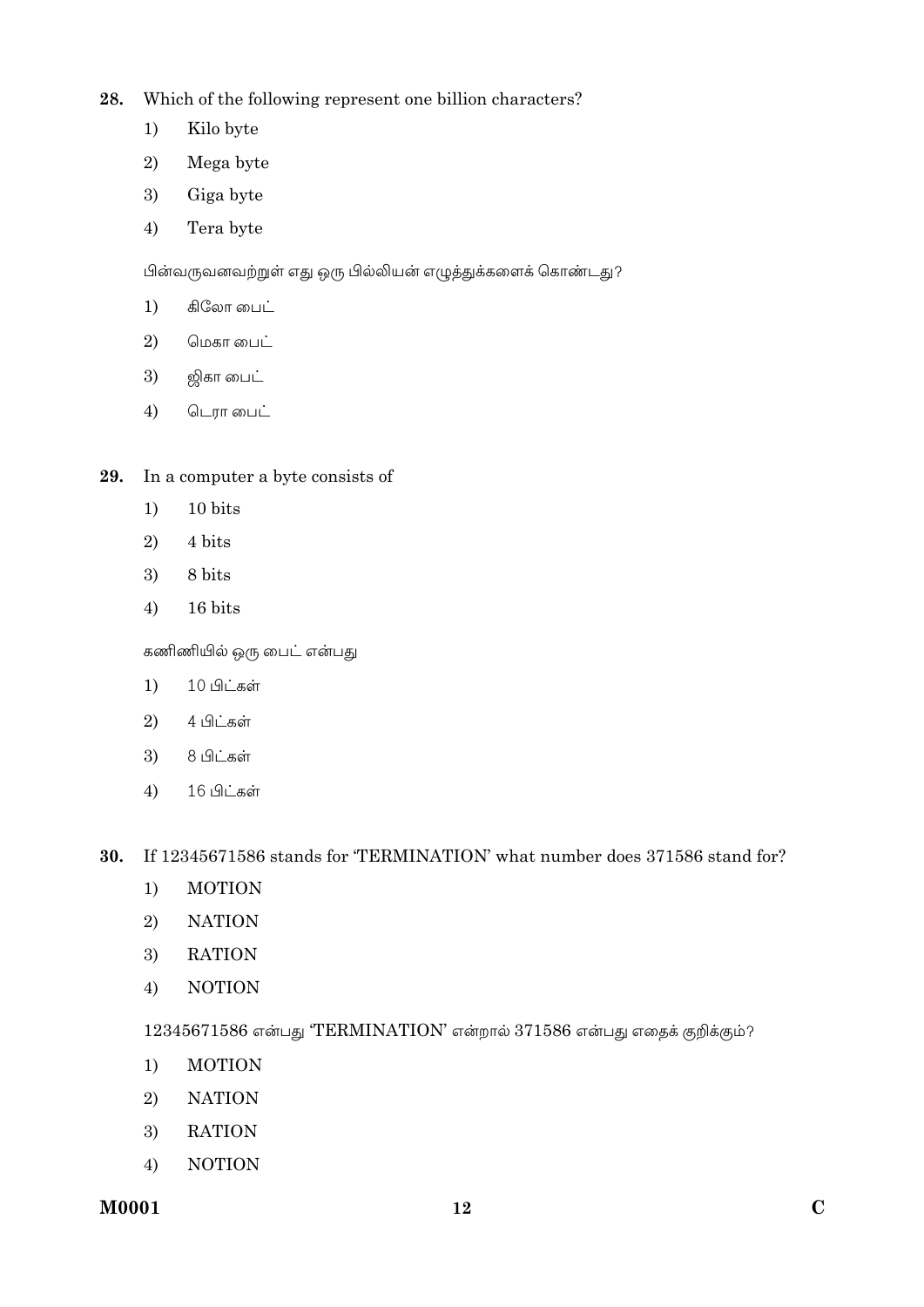- 31. In mega cities of India, the dominant source of air pollution is
	- $1)$ Transport sector
	- 2) Thermal power
	- 3) Municipal waste
	- $4)$ Commercial sector

இந்தியாவின் பெரு நகரங்களில் காற்று மாசுபடுவதற்கு மிக முக்கிய காரணம்?

- $1)$ போக்குவரத்து பிரிவு
- $\overline{2}$ அனல் மின்சாரம்
- 3) நகரக் கமிவ
- $4)$ வியாபாரப் பிரிவு
- 32. The University which telecasts interactive educational programmes through its own channel is
	- $1)$ B. R. Ambedkar Open University, Hyderabad
	- $\overline{2}$ Indira Gandhi National Open University
	- 3) University of Pune
	- $4)$ Annamalai University

தன் சொந்த அலைவரிசையில் தொலைக்காட்சியில் கல்வி நிகழ்ச்சி நடத்தும் பல்கலைக்கழம் எது?

- $1)$ பி.ஆர். அம்பேத்கார் திறந்தவெளிப் பல்கலைக்கழகம், ஹைதராபாத்
- $2)$ இந்திரா காந்தி தேசிய திறந்தவெளிப் பல்கலைக்கமகம்
- 3) பூனே பல்கலைக்கழகம்
- 4) அண்ணாமலை பல்கலைக்கழகம்
- 33. Deemed Universities declared by UGC under Section 3 of the UGC Act 1956, are not permitted to
	- $1)$ Offer programmes in higher education and issue degrees
	- $\overline{2}$ Give affiliation to any institute of higher education
	- 3) Open off-campus and off-shore campus anywhere in the country and overseas respectively without the permission of the UGC
	- $4)$ Offer distance education programmes without the approval of the Distance **Education Council**

யூஜிசி திட்டம் 1956 பிரிவு 3-ன் படி பிரகடனப்படுத்தப்பட்ட நிகர்நிலைப் பல்கலைக்கழகங்களுக்கு எதற்கு அனுமதி கிடையாது?

- $1)$ உயர் கல்வி வழங்கி பட்டம் கொடுத்தல்
- $\overline{2}$ உயா் கல்வி நிறுவனங்களுக்கு அனுமதி வழங்குதல்
- 3) யூஜிசியின் அனுமதியின்றி உள்நாட்டிலும் வெளிநாட்டிலும் நிறுவனங்கள் தொடங்க அனுமதித்தல்
- தொலைதூரக் கல்வி குழுமத்தின் அனுமதி இல்லாமல் தொலைதூரக் கல்வி நிகழ்ச்சிகளை  $4)$ வழங்குதல்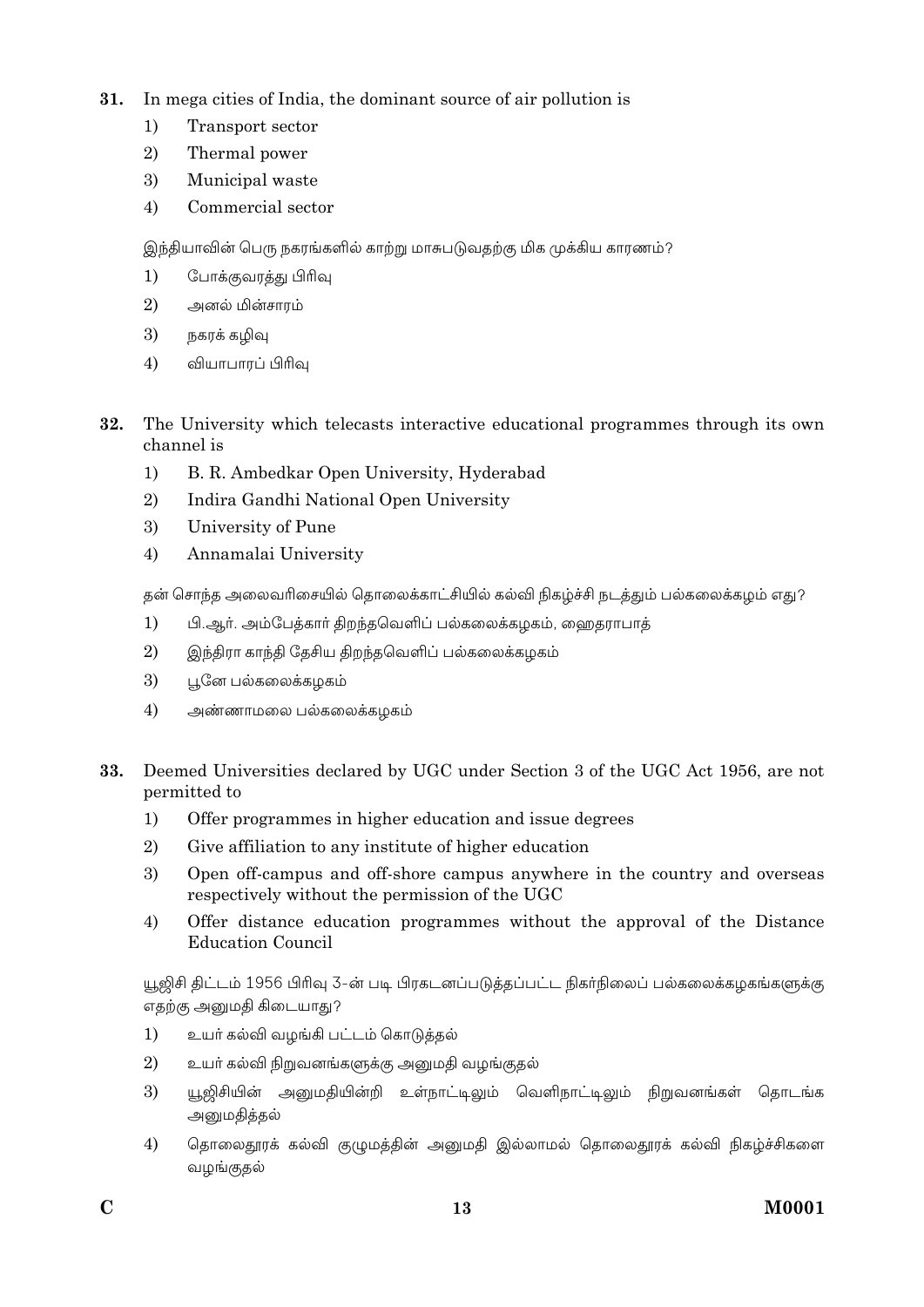#### TV is related with 34.

- $1)$ Chain learning
- 2) Principle learning
- 3) Reflective learning
- $4)$ Concept learning

### தொலைக்காட்சி இதனுடன் தொடர்புடையது

- $1)$ தொடர்ந்து கற்றல்
- $\overline{2}$ கொள்கைக் கற்றல்
- $3)$ பிரதிபலிப்பு கற்றல்
- கருத்தாக்கக் கற்றல்  $4)$
- The phrase "Teachers are born, they cannot be trained" indicates that 35.
	- $1)$ Teaching method can be learned
	- $2)$ Teaching is empirical in nature
	- 3) Teaching is innate in nature
	- $4)$ It is a result of maturity

''ஆசிரியர்கள் பிறக்கிறார்கள், உருவாக்கப்படுவதில்லை'' என்ற கருத்து குறிப்பிடுவது

- $1)$ கற்பித்தல் முறையைக் கற்க முடியும்
- $2)$ கற்பித்தல் அனுபவம் சாா்ந்தது
- 3) கற்பித்தல் உள்ளாா்ந்ததாகும்
- $4)$ இது முதிர்ச்சியின் விளைவு
- 36. The best use of Heuristic Method takes place in
	- $1)$ Science club
	- $2)$ Classroom teaching
	- $3)$ Excursions
	- $4)$ Exams

### கண்டறி முறையின் மிகச் சிறந்த பயன்பாடு

- அறிவியல் மன்றம்  $1)$
- வகுப்பறை கற்பித்தல்  $2)$
- 3) சுற்றுலா
- $4)$ தேர்வுகள்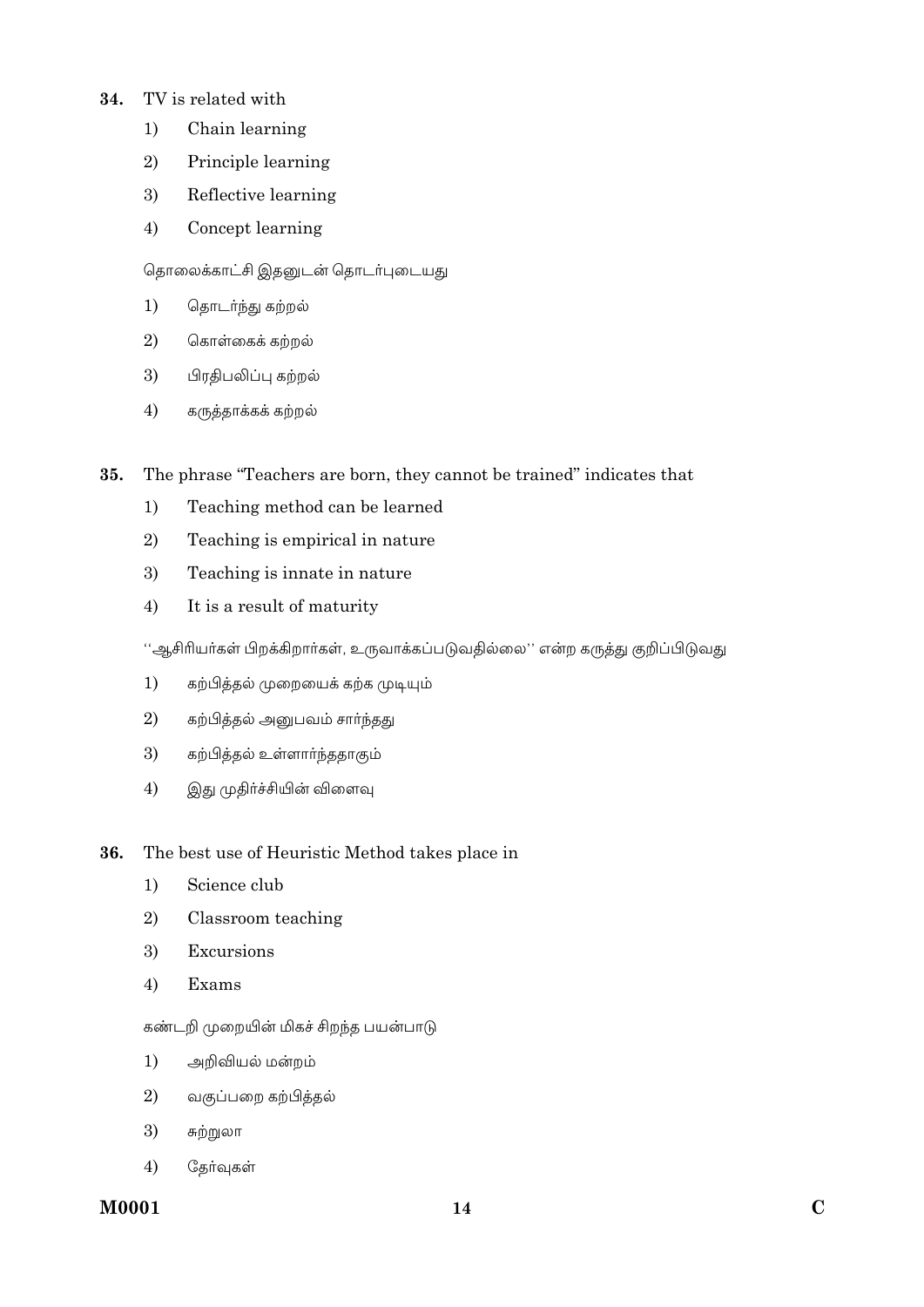- 37. Signal learning is associated with
	- $1)$ Paylovian conditioning
	- 2) Operant conditioning
	- 3) Skinnerian conditioning
	- $4)$ Recitation

குறியீட்டின் மூலம் கற்றலோடு தொடர்புடையது

- பாவ்லோவியன் நிலைநிறுத்தம்  $1)$
- $\overline{2}$ செயல்படு ஆக்க நிலைநிறுத்தம்
- 3) ஸ்கின்னரின் நிலைநிறுத்தம்
- $4)$ ஒப்புவித்தல்
- 38. The research antagonistic to ex-post facto research is
	- $1)$ **Experimental studies**
	- $2)$ Normative researches
	- 3) Library researches
	- $4)$ **Survey Researches**

எக்ஸ் – போஸ்ட் பேக்டோ ஆராய்ச்சிக்கு எதிரானது

- $1)$ பரிசோதனை ஆய்வுகள்
- 2) ஒழுங்கு முறை ஆய்வுகள்
- 3) நூலக ஆய்வுகள்
- $4)$ அளவாய்வுகள்
- 39. What do you consider as the main aim of inter disciplinary research?
	- To bring out holistic approach to research  $1)$
	- $2)$ To reduce the emphasis of single subject in research domain
	- 3) To over simplify the problem of research
	- To create a new trend in research methodology  $4)$

பல்துறை ஆராய்ச்சியின் முக்கிய நோக்கம் என நீங்கள் எதைக் கருதுகிறீர்கள்?

- $1)$ ஆராய்ச்சியின் முழுமையான அணுகுமுறையை வெளிக்கொணர்தல்
- $2)$ ஆராய்ச்சி எல்லையில் ஒற்றை பாடம் முக்கியத்துவத்தை குறைத்தல்
- 3) ஆராய்ச்சி பிரச்சினைகளை எளிமைப்படுக்கல்
- ஆராய்ச்சி முறையில் புதிய போக்கை உருவாக்கல்  $4)$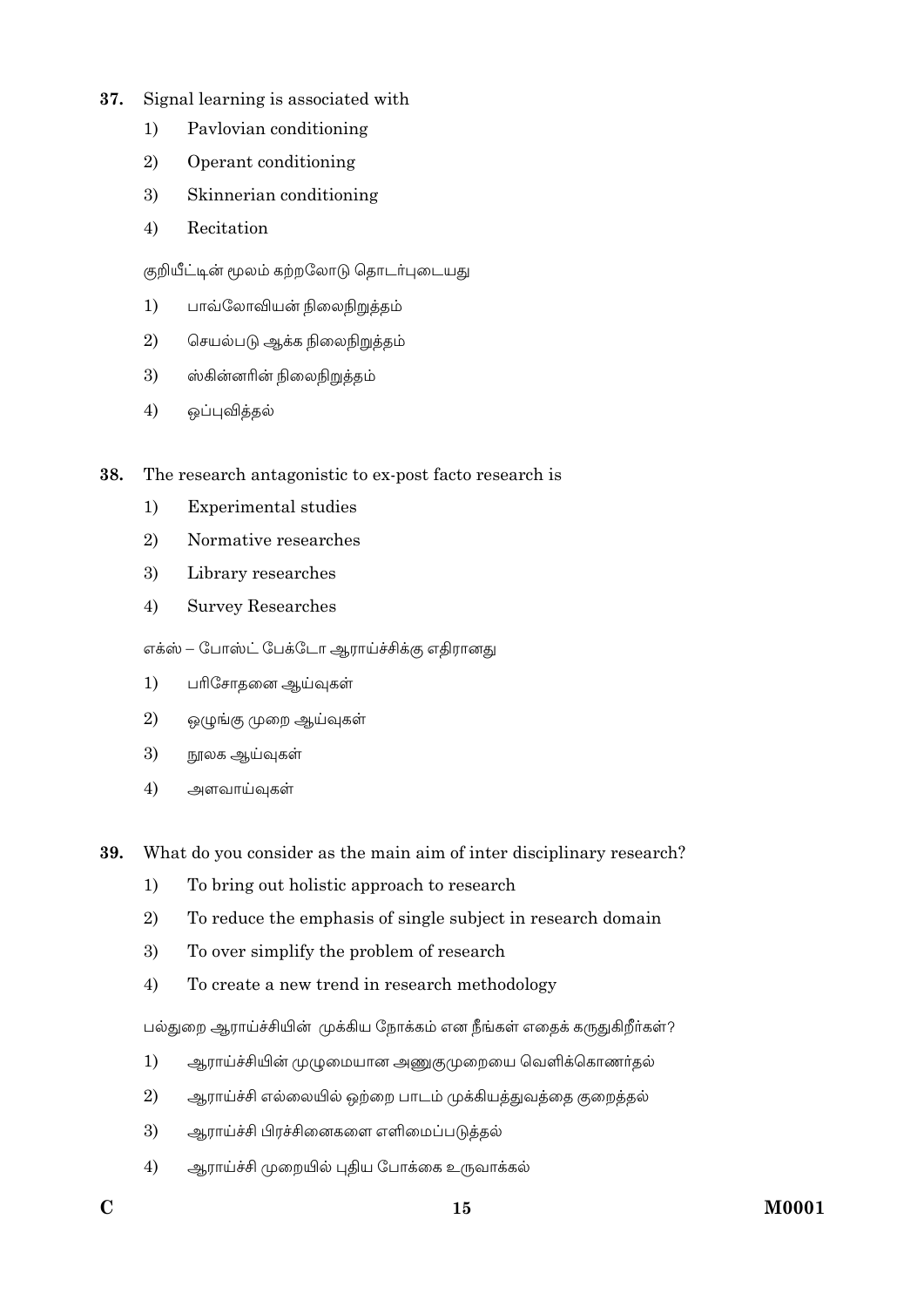#### Find odd man out 40.

- $1)$ Geometry
- 2) Algebra
- 3) Trigonometry
- $4)$ Mathematics

பின்வருவனவற்றில் பொருந்தாத சொல்லைக் காண்க.

- $1)$ வரைவியல்
- $\overline{2}$ குறிக்கணக்கியல்
- $3)$ முக்கோணவியல்
- $4)$ கணிதவியல்

#### 41. Find the odd man out

- Tortoise  $1)$
- 2) Duck
- 3) Snake
- Whale  $4)$

பின்வருவனவற்றில் பொருந்தாத சொல்லைக் காண்க.

- $1)$ ஆமை
- 2) வாத்து
- 3) பாம்பு
- திமிங்கலம் 4)
- 42. Which of the following diagrams represents the relation between Criminals, Murderers, and Thieves most appropriately?





கீழ்க்காணும் வரைபடங்களில் எந்த படம் குற்றவாளிகள், கொலைகாரா்கள், திருடா்களுக்கு இடையிலான உறவைக் கூறுகிறது



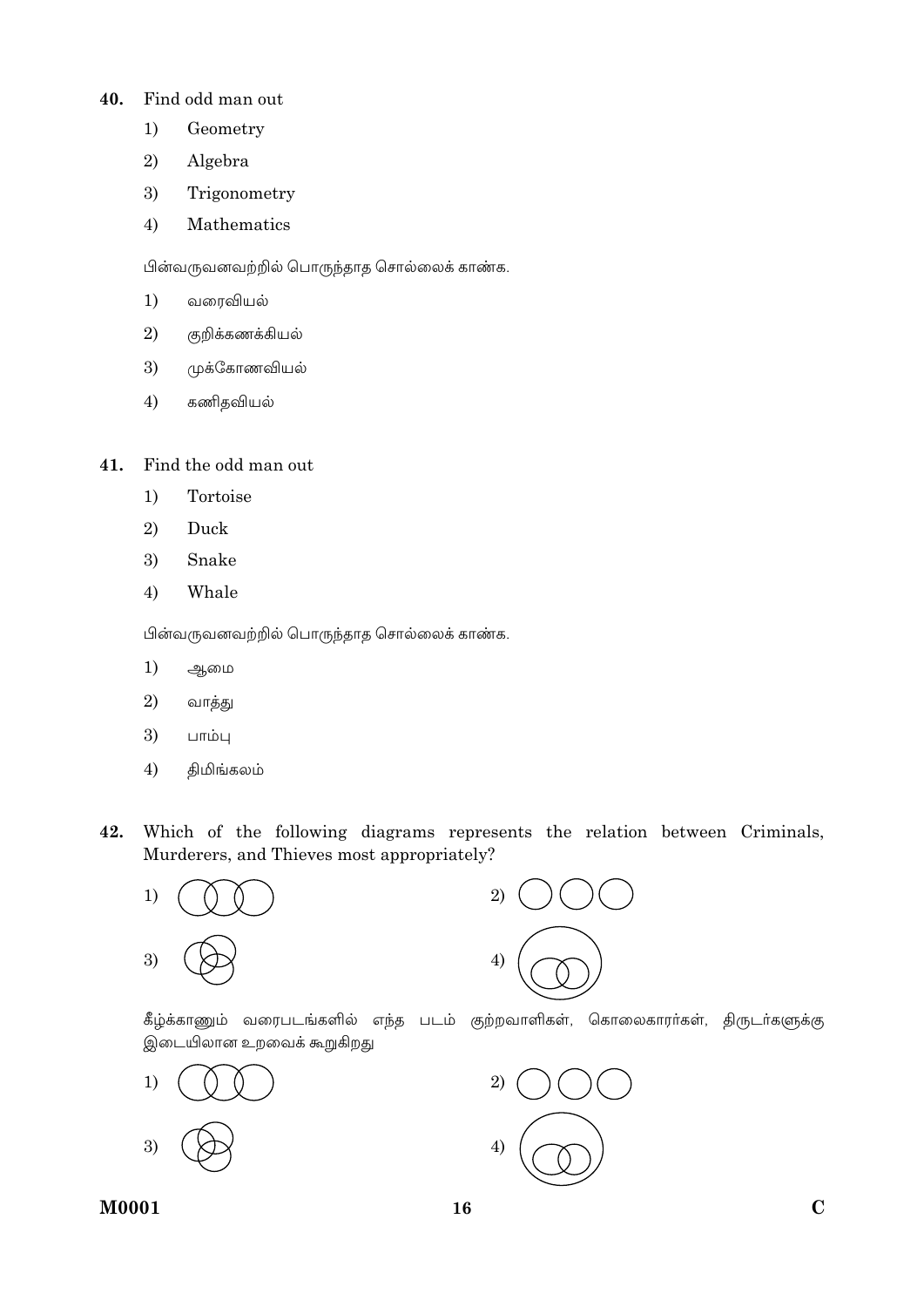43. A family consists of six members P, Q, R, X, Y and Z. Q is the son of R but R is not mother of Q. P and R are a married couple. Y is the brother of R. X is the daughter of P. Z is the brother of P. Who is the father of Q?

- $\mathbf R$  $\overline{P}$  $1)$  $\overline{2}$
- Z  $4)$ X 3)

ஒரு குடும்பத்தில்  $P, Q, R, X, Y$  மற்றும்  $Z$  என்கின்ற ஆறு உறுப்பினர்கள் உள்ளனர். அதில்  $\rm R$  னுடைய மகன்  $\rm Q$ . ஆனால்  $\rm Q$  னுடைய அம்மா  $\rm R$  கிடையாது.  $\rm P$  யும்  $\rm R$  யும் திருமணமான தம்பதிகள் ஆவார்கள்.  $R$  னுடைய சகோதரர்  $Y$  ஆகும்.  $P$  னுடைய மகள்  $X$  ஆகும்.  $P$  னுடைய சகோதரா்  $Z$  ஆகவும் இருந்தால்  $Q$  னுடைய அப்பா யாராக இருப்பாா்?

- $\mathbf R$  $\mathbf P$  $1)$ 2)
- 3) Z 4) X
- 44. Which one of these is a type of viruses?
	- $1)$ White hat
	- 2) Red hat
	- **Black** hat 3)
	- 4) Internet worm

இவற்றில் எது வைரஸ் வகையைச் சார்ந்தது?

- ஒய்ட் ஹேட்  $1)$
- ரெட் ஹேட் 2)
- 3) பிளாக் ஹேட்
- $4)$ இன்டர்நெட் வாம்
- $45.$ MOOC stands for
	- Media Online Open Course  $1)$
	- 2) Massachusetts Open Online Course
	- 3) Massive Open Online Course
	- Myriad Open Online Course  $4)$

 $MOOC$  ன் விரிவாக்கம்

- $1)$ Media Online Open Course
- Massachusetts Open Online Course 2)
- Massive Open Online Course 3)
- Myriad Open Online Course 4)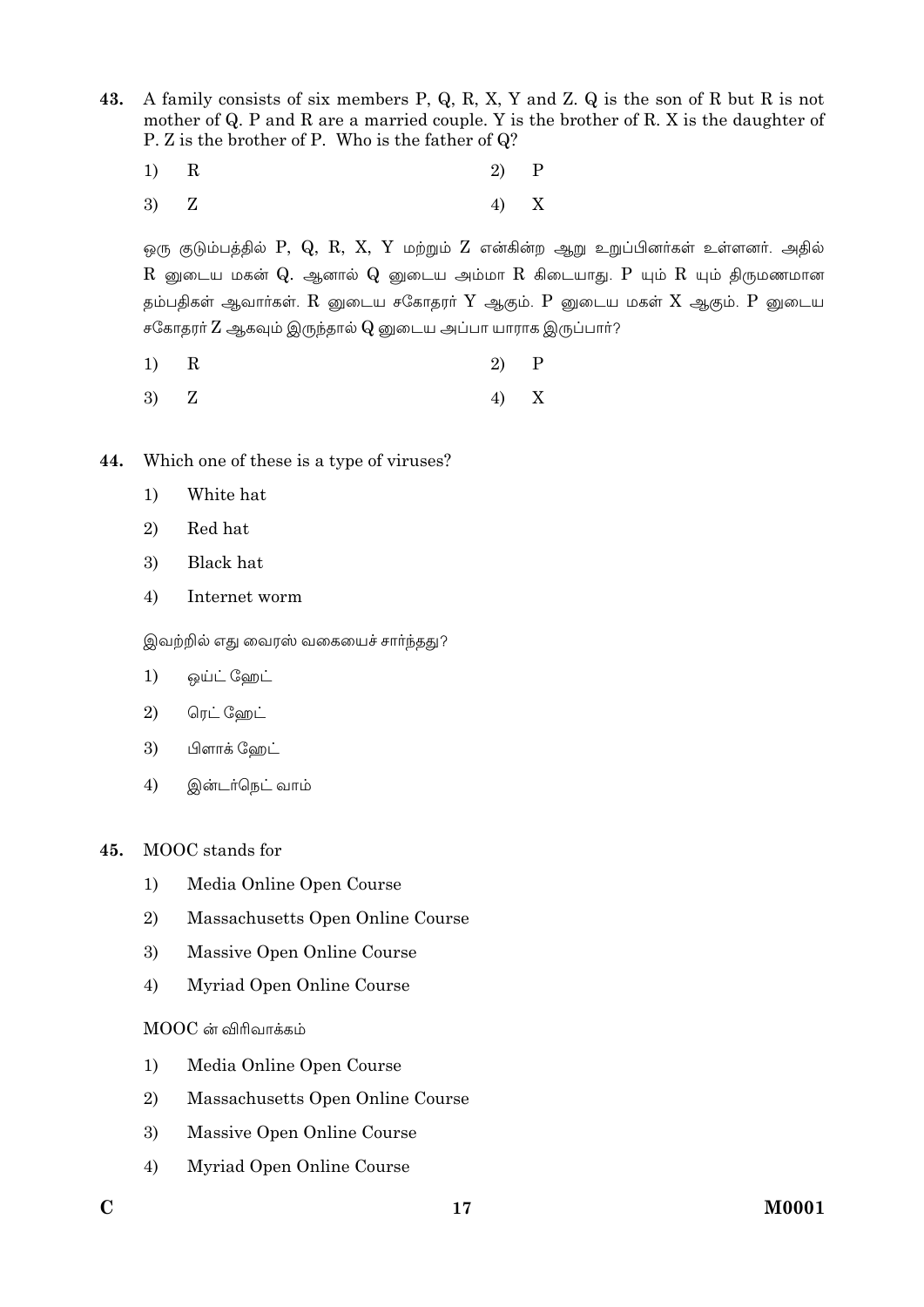**46.** The first Indian Satellite for serving the educational sector is known as :

- 1) SATEDU
- 2)  $INSAT B$
- 3) EDUSAT
- 4)  $INSAT C$

கல்விப் பிரிவிற்கு உதவி செய்த முதல் இந்திய செயற்கைக் கோள் எது?

- 1) SATEDU
- 2)  $INSAT B$
- 3) EDUSAT
- 4)  $INSAT C$
- **47.** All India Radio before 1936 was known as
	- 1) Indian Radio Broadcasting
	- 2) Broadcasting Service of India
	- 3) Indian Broadcasting Service
	- 4) All India Broadcasting Service

1936-க்கு முன் அனைத்திந்திய வானொலி எவ்வாறு அழைக்கப்பட்டது?

- 1) இந்திய வானொலி ஒலிபரப்பு
- $2$ ) ஒலிபரப்பு சேவை இந்தியா
- 3) இந்திய ஒலிபரப்பு சேவை
- $4)$  அனைத்திந்திய ஒலிபரப்பு சேவை

### **48.** India's first Defense University is in the State of

- 1) Haryana
- 2) Andhra Pradesh
- 3) Uttar Pradesh
- 4) Punjab

இந்தியாவின் முதல் பாதுகாப்பு பல்கலைக்கழகம் இருப்பது

- $1)$  வறரியானா
- 2) ஆந்திர பிரதேசம்
- $3$ ) உத்திர பிரதேசம்
- $4)$  பஞ்சாப்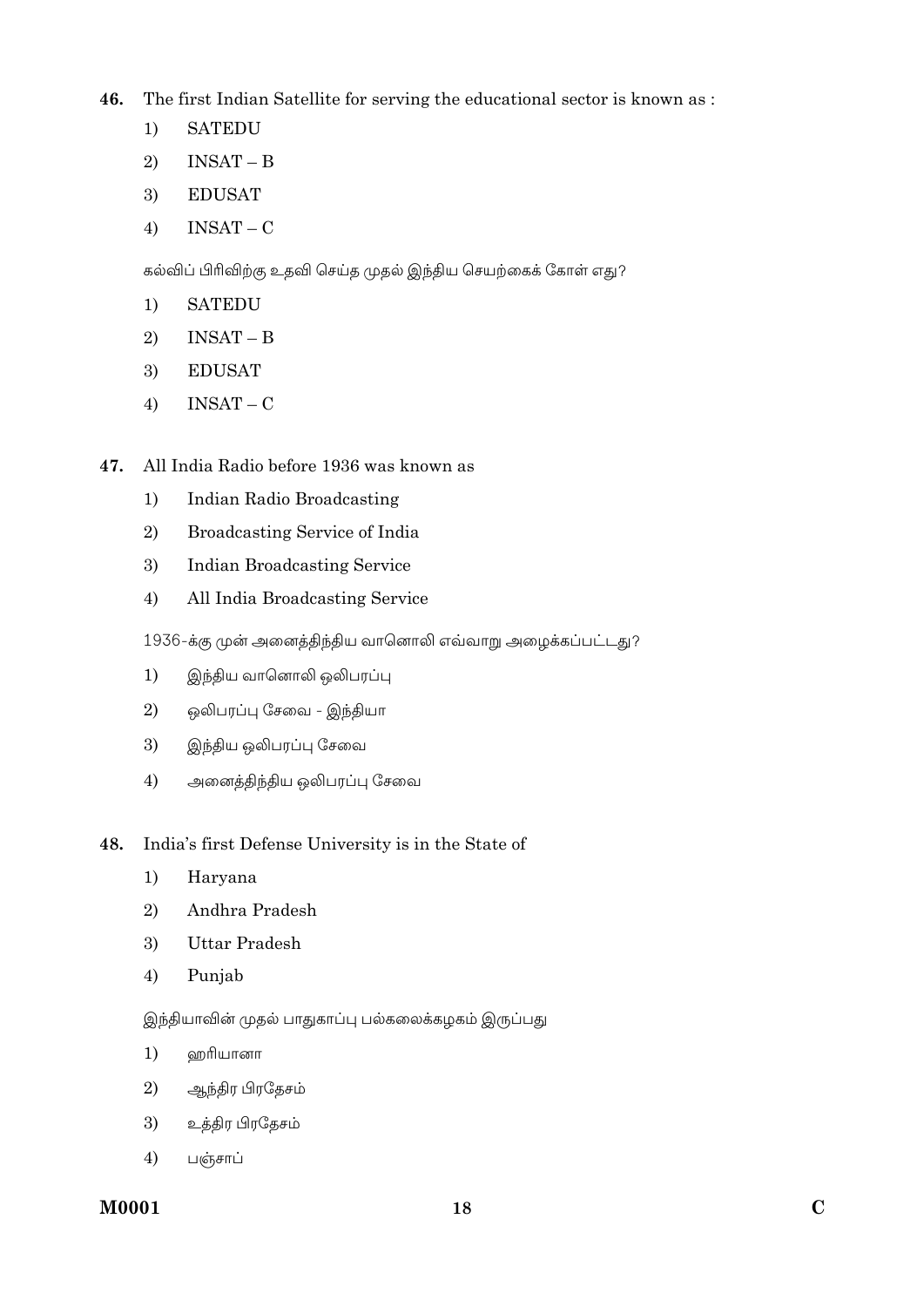#### The Pioneer of Project Method is 49.

- $1)$ John Dewey
- $2)$ Gardener
- 3) W.A. Kilpatrick
- $4)$ Weschler

செயல்திட்ட முறையின் முன்னோடி

- $1)$ ஜான் டூவே
- $\overline{2}$ கார்டனர்
- $W.A.$  கில்பாட்ரிக் 3)
- $4)$ வெஸ்ச்லர்
- Mobile School was propounded by 50.
	- $1)$ Froebel
	- $2)$ Tagore
	- 3) John Dewey
	- $4)$ Mc. Donald

நடமாடும் பள்ளிகளை முன்னிறுத்தியவர்

- $1)$ ப்ரொபல்
- 2) தாகூர்
- 3) ஜான் டூவே
- $4)$ மெக் டொனால்டு
- 51. Ex Post Facto research means
	- The research is carried out after the incident  $1)$
	- $2)$ The research is carried out prior to the incident
	- $3)$ The research is carried out along with the happening of an incident
	- The research is carried out keeping in mind the possibilities of an incident  $4)$

எக்ஸ் போஸ்ட் பேக்டோ ஆராய்ச்சி என்றால்

- $1)$ சம்பவத்திற்குப் பிறகு ஆராய்ச்சி மேற்கொள்ளப்படுகிறது
- $2)$ சம்பவத்திற்கு முன் ஆராய்ச்சி மேற்கொள்ளப்படுகிறது
- சம்பவம் நடக்கும் போது ஆராய்ச்சி மேற்கொள்ளப்படுகிறது 3)
- மனதில் ஒரு சம்பவத்திற்கான சாத்தியக்கூறுகளை வைத்து ஆராய்ச்சி மேற்கொள்ளப்படுகிறது  $4)$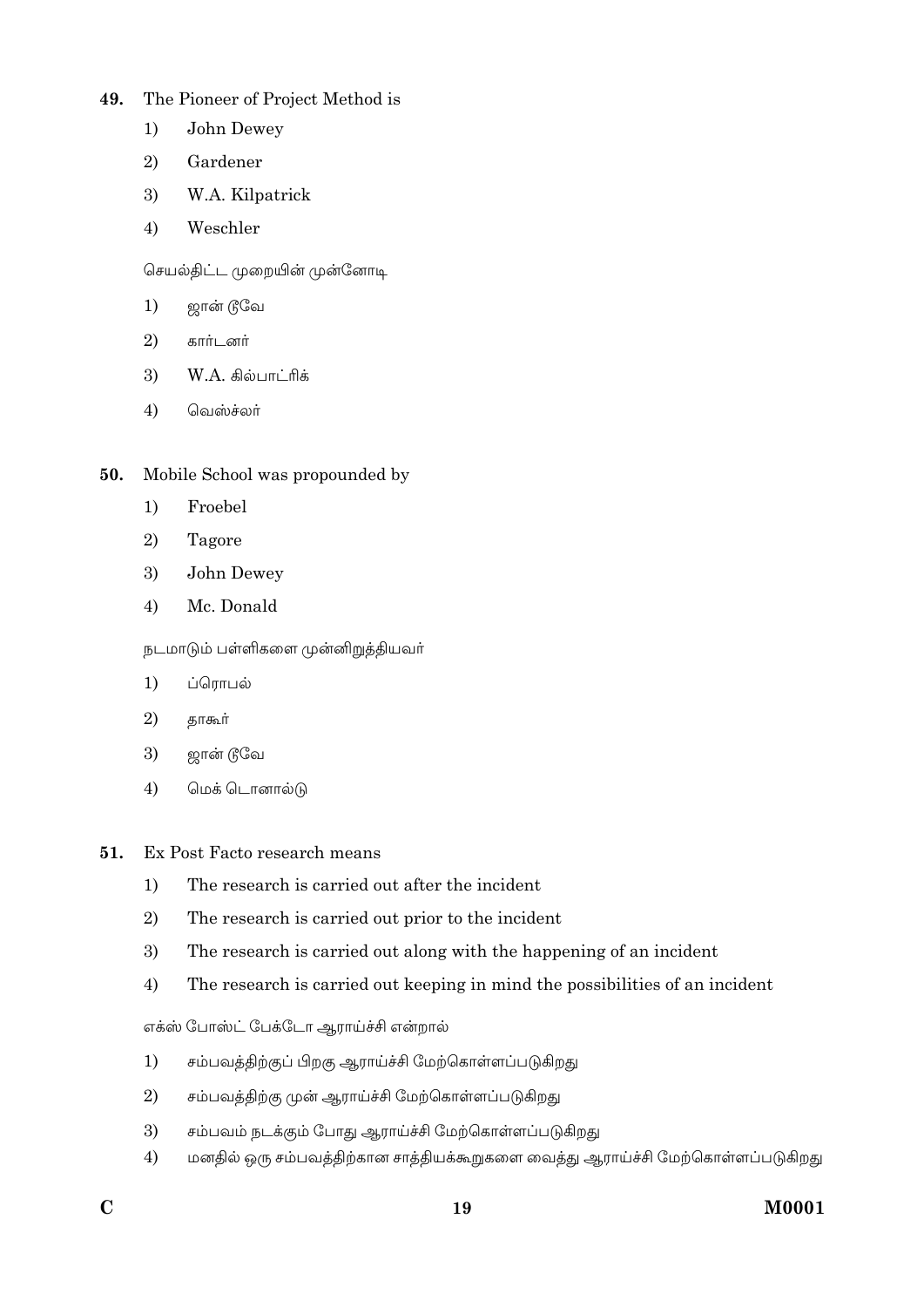- $52.$ Principle of better communication is
	- $1)$ Clarity of the message
	- $2)$ Adequacy of information
	- Transmission of information 3)
	- All the above  $4)$

நல்ல தகவல் தொடர்பின் கொள்கை

- $1)$ தெளிவான தகவல்
- $2)$ தேவையான தகவல்
- 3) விஷயங்களை பகிர்தல்
- $4)$ மேற்சொன்ன அனைத்தும்
- 53. E-mail mainly uses
	- $1)$ **Computer Network**
	- $2)$ Portal Network
	- 3) **Television Network**
	- $4)$ Telephone Network

முக்கியமாக மின்னஞ்சல் பயன்படுவது

- $1)$ கணினி வலைத்தொடர்பு
- 2) போர்ட்டல் வலைத்தொடர்பு
- 3) தொலைக்காட்சி வலைத்தொடர்பு
- $4)$ தொலைபேசி வலைத்தொடர்பு
- What is the meaning of multiplexing in communication process? 54.
	- Link communication to computer  $1)$
	- $\overline{2}$ Process of linking many computers
	- 3) Process of linking many computers so that only one channel may be used
	- $4)$ Process of combining the transmission from several devices, into a single data stream that can be transmitted over a single channel

தகவல் தொடர்பு முறையில் 'பல்வேறு அமைப்புக் கொண்ட' என்பதற்கான அர்த்தம்

- $1)$ கணினியுடன் தகவல் தொடர்பு இணைப்பு
- 2) அதிக கணினிகளை இணைத்தல்
- 3) அதிக கணினியுடன் இணைத்தல் வழி ஒரே ஒரு தகவல் வரிசையை பயன்படுத்துதல்
- $4)$ பல்வேறு சாதனங்களிலிருந்து பெறக்கூடிய செய்தியை ஒரு அலைவரிசையில் அனுப்புதல்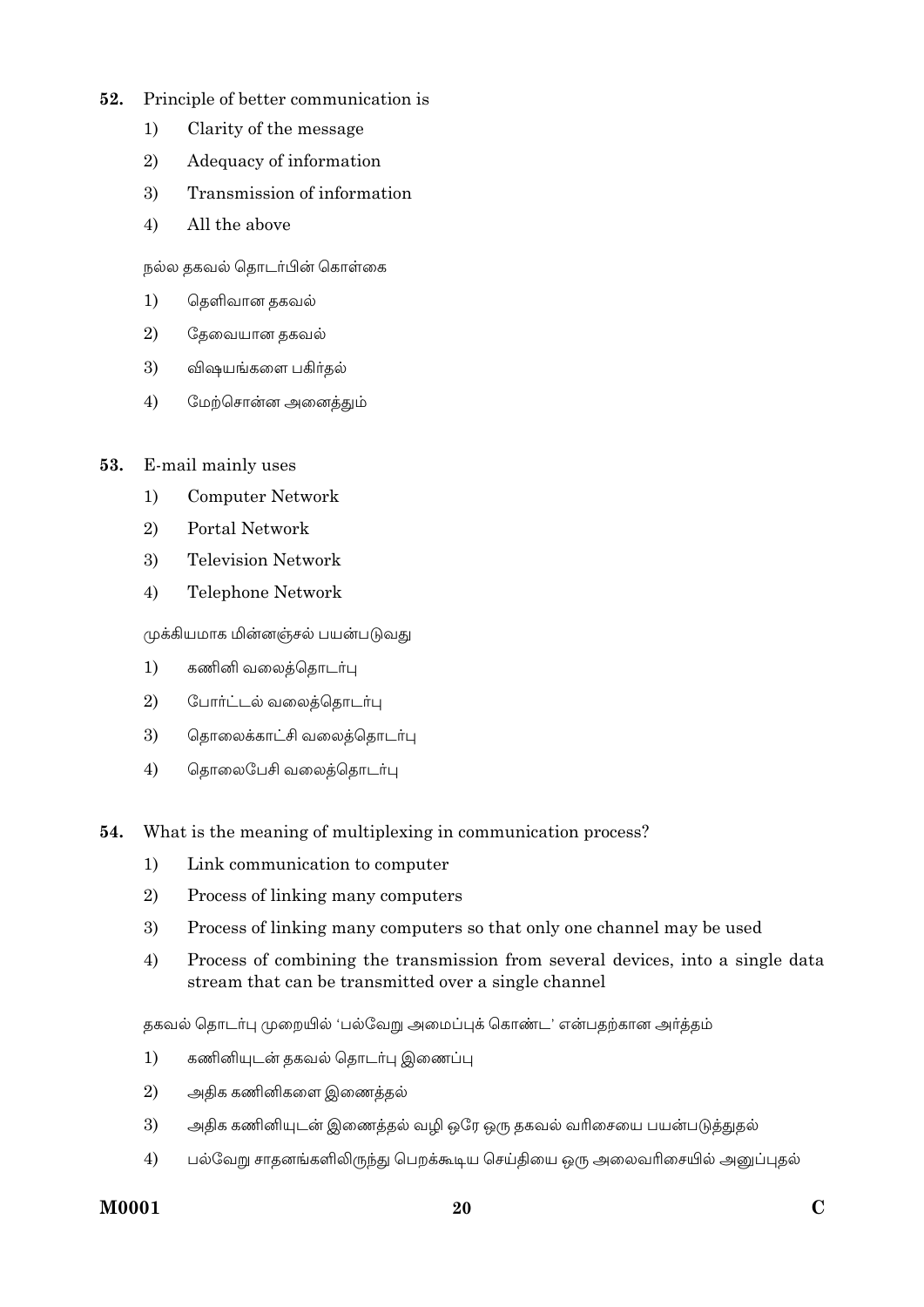In a cricket match, five batsman A, B, C, D, and E scored an average of 36 runs.  $55.$ D scores 5 more than E; E scored 8 fewer than A; B scored as many as D and E combined; and B and C scored 107 between them. How many runs did E score?

 $1)$ 62 2) 45 3) 28  $4)$ 20

ஒரு கிரிக்கெட் போட்டியில் 5 மட்டையாளர்கள்  $A$ ,  $B$ ,  $C$ ,  $D$  மற்றும்  $E$  சராசரியாக 36 ரன்கள் எடுக்கின்றனர்.  $D, E$  யை விட 5 ரன்கள் அதிகம்.  $E, A$  யை விட 8 ரன் குறைவு.  $B$  பெற்றிருப்பது  $D$  மற்றும்  $E - \dot{\sigma}$ கு சமமான ரன்.  $B$  மற்றும்  $C$   $107$  ரன் சேர்ந்து எடுத்தனர் என்றால்  $E$  எடுத்த ரன் எத்தனை?

- $1)$ 62 2) 45
- 3) 28  $4)$ 20

How many triangles are there in the following figure? 56.



பின்வரும் படத்தில் எத்தனை முக்கோணங்கள் உள்ளன?



- 57. From the given four statements select the two which cannot be true but yet both can be false. Choose the right pair
	- All men are mortal  $\ddot{i}$
	- $ii)$ Some men are mortal
	- iii) No man is mortal
	- Every man is mortal  $iv)$

| 1) i) and ii)    | 2) iii) and iv) |
|------------------|-----------------|
| $3)$ i) and iii) | 4) ii) and iv)  |

கீழே கொடுக்கப்பட்டுள்ள நான்கு வாக்கியங்களில் எந்த இரண்டு உண்மையாக இருக்க முடியாது ஆனால் தவறாக இருக்க முடியும். சரியான ஜோடியினைத் தேர்ந்தெடுக்கவும்.

- $\mathbf{i}$ எல்லா மனிதா்களும் மடிவா்
- $\overline{ii}$ சில மனிதர்கள் மடிவர்
- iii) எந்த மனிதனும் மடிய முடியாது
- $iv)$ மனிதா் ஒவ்வொருவரும் மடிவா்
- 1)  $i)$  மற்றும்  $ii)$
- 3) i) மற்றும் iii)
- 2) iii) மற்றும் iv)
- 4)  $ii)$  மற்றும்  $iv)$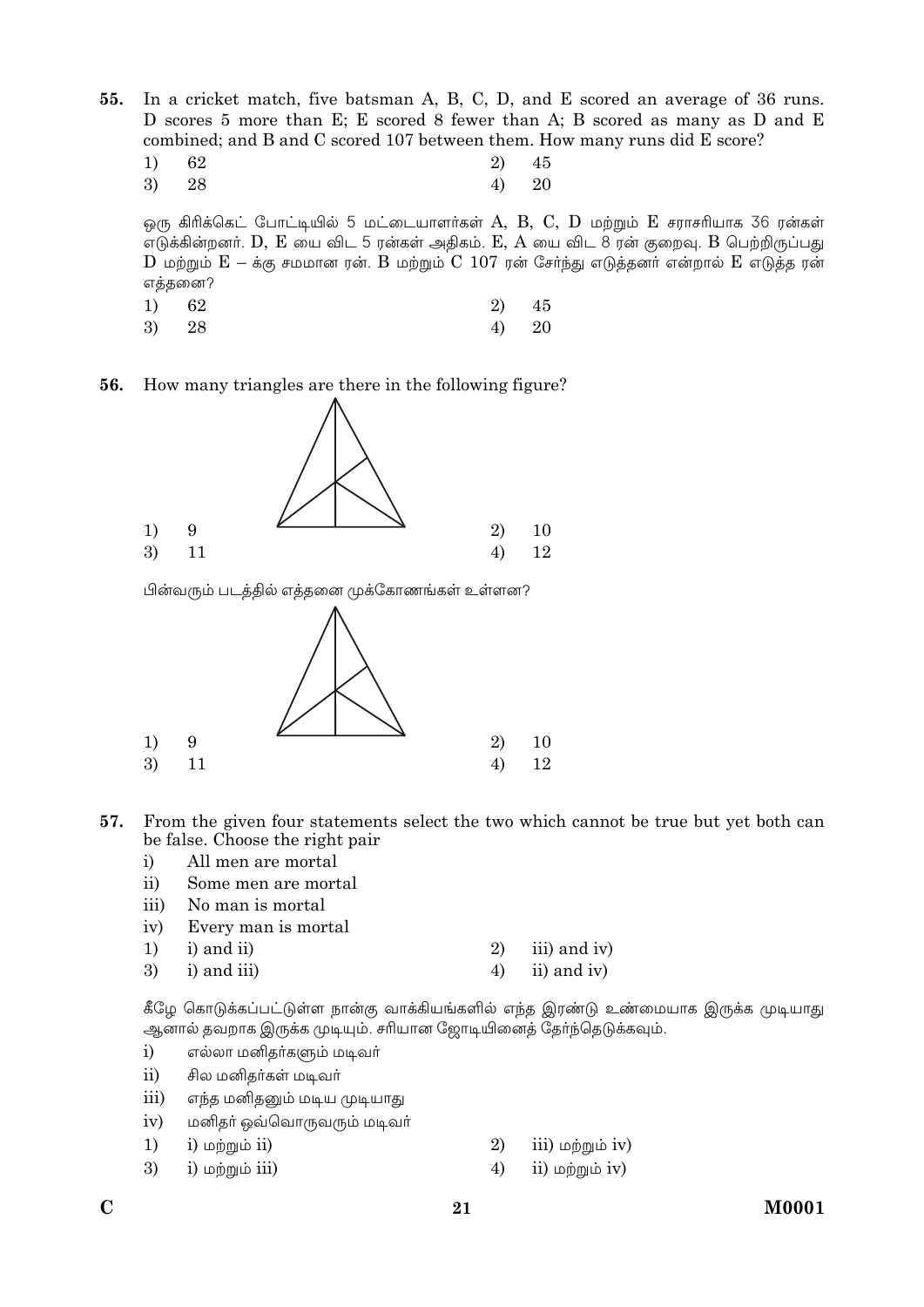58. In which of the countries per capita use of water is maximum

- $1)$ India
- 2) **USA**
- European Union 3)
- $4)$ China

தனி மனிதத் தண்ணீர் பயன்பாடு எந்த நாட்டில் அதிகம்?

- $1)$ இந்தியா
- 2) அமெரிக்க நாடுகள்
- 3) ஐரோப்பிய நாடுகள்
- 4) சீனா
- Identify the air pollution in urban areas which irritates eyes and also respiratory 59. tract of human beings?
	- Particular matter  $1)$
	- $2)$ Oxides of nitrogen
	- 3) Surface ozone
	- Carbon monoxide  $4)$

நகர் புறங்களில் மனிதர்களின் கண் மற்றும் மூச்சுக் குழல்களை பாதிக்கின்ற காற்று மாசுபாடு எது?

- $1)$ குறிப்பிட்ட பொருள்
- 2) நைட்ரஜன் ஆக்ஸைடு
- 3) ஒசோன் படலம்
- $4)$ கார்பன் மோனாக்ஸைடு
- 60. Which of the following combinations represent renewable natural resources?
	- Oil, forests and tides  $1)$
	- $\overline{2}$ Fertile soil, fresh water and natural gas
	- 3) Clean air, phosphates and biological diversity
	- $4)$ Fishes, fertile soil and fresh water

கீழ்க்கண்டவைகளில் எது புதுப்பிக்கக்கூடிய இயற்கை வளக்கைக் குறிக்கிறது?

- $1)$ எண்ணெய், காடுகள், அலைகள்
- 2) வளமான மண், தூய்மையான நீர், இயற்கை வாயு
- 3) சுத்தமான காற்று, பாஸ்பேட் மற்றும் உயிரியல் மாறுபாடு
- $4)$ மீன்கள், மண்வளம் மற்றும் தூய்மையான நீர்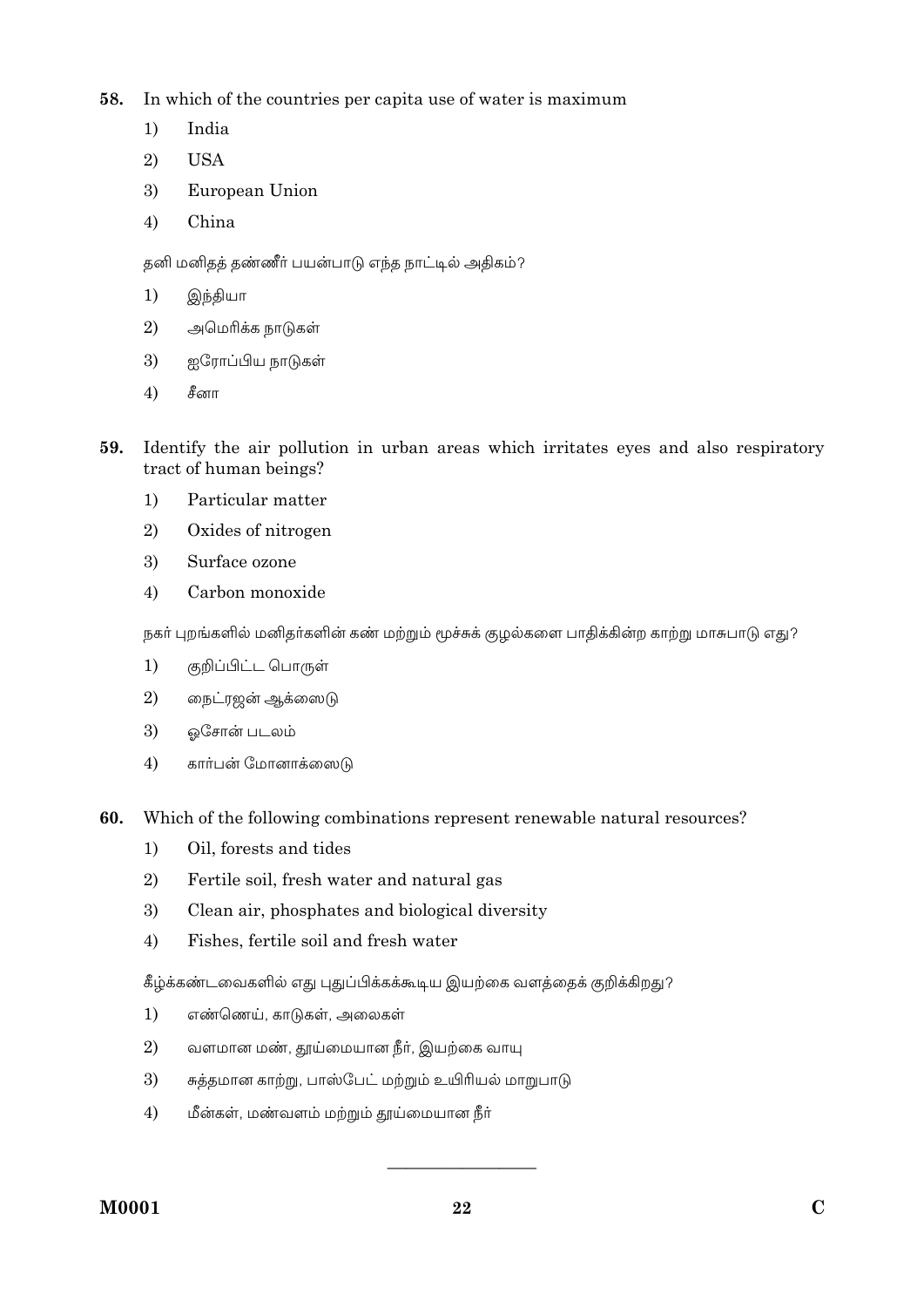# **ROUGH WORK**